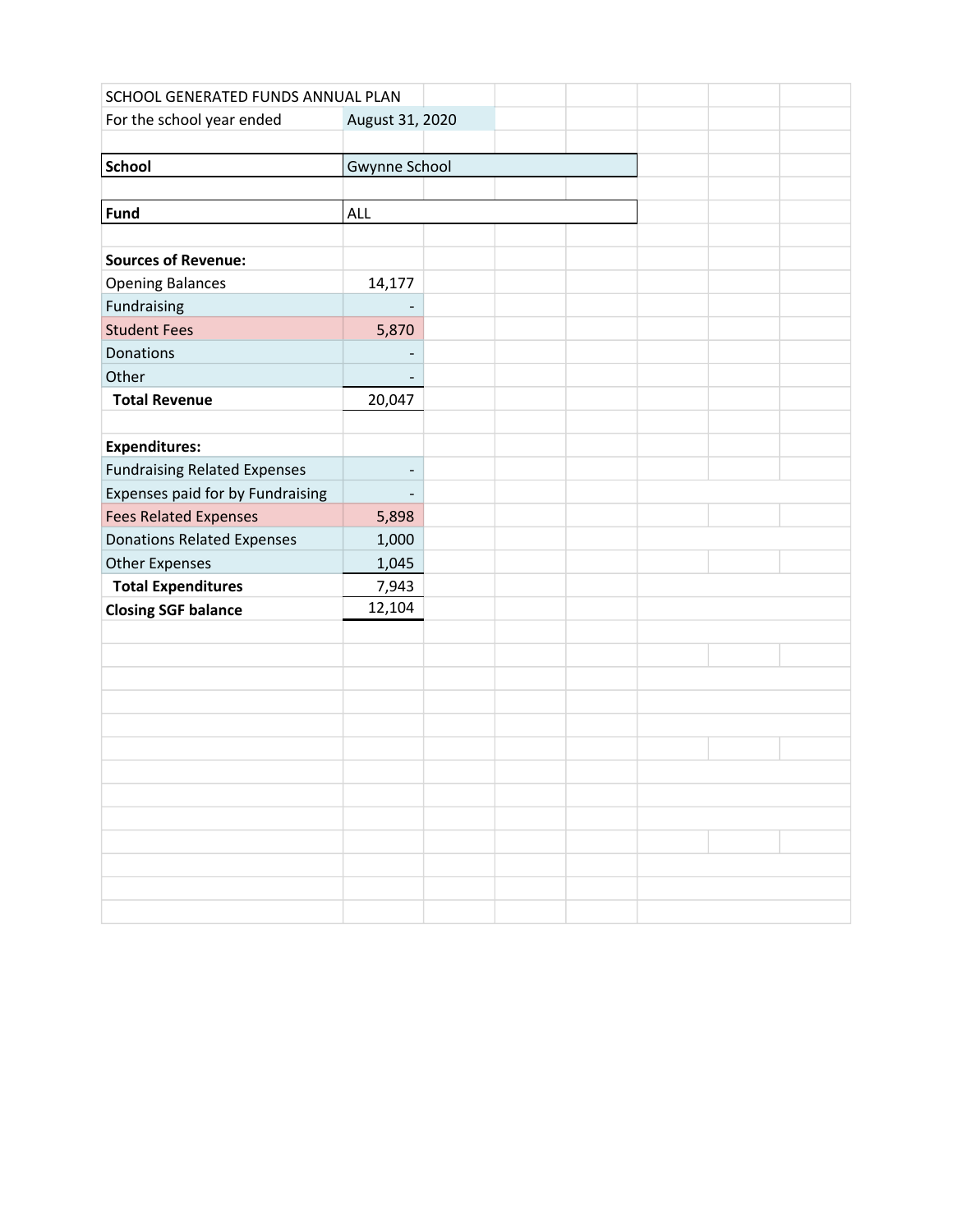|                                                       | SCHOOL GENERATED FUNDS ANNUAL PLAN |  |                                          |                          |                          |                                 |       |
|-------------------------------------------------------|------------------------------------|--|------------------------------------------|--------------------------|--------------------------|---------------------------------|-------|
| For the school year ended                             | August 31, 2020                    |  |                                          |                          |                          |                                 |       |
|                                                       |                                    |  |                                          |                          |                          |                                 |       |
| <b>School</b>                                         | Gwynne School                      |  |                                          |                          |                          |                                 |       |
| Fund                                                  | General                            |  |                                          |                          |                          |                                 |       |
|                                                       |                                    |  |                                          |                          |                          |                                 |       |
| <b>Person Responsible</b>                             | Principal                          |  |                                          |                          |                          |                                 |       |
|                                                       |                                    |  |                                          |                          |                          |                                 |       |
|                                                       |                                    |  | Support student experiences and learning |                          |                          |                                 |       |
| Purpose                                               |                                    |  | activities throughout 2019-2020          |                          |                          |                                 |       |
|                                                       |                                    |  |                                          |                          |                          |                                 |       |
| <b>Sources of Revenue:</b>                            |                                    |  |                                          | Fees                     | Non-Fees                 |                                 | Total |
| <b>Opening Balances</b>                               |                                    |  |                                          |                          | 9,305                    |                                 | 9,305 |
| Fundraising Activities (5.800.800)                    |                                    |  |                                          |                          |                          |                                 |       |
|                                                       |                                    |  |                                          |                          |                          |                                 |       |
|                                                       |                                    |  |                                          |                          | $\overline{\phantom{0}}$ |                                 |       |
| Student Fees Activities (5.800.801):                  |                                    |  |                                          |                          |                          |                                 |       |
|                                                       |                                    |  |                                          |                          |                          |                                 |       |
|                                                       |                                    |  |                                          |                          |                          |                                 |       |
|                                                       |                                    |  |                                          |                          |                          |                                 |       |
| Donations Activities (5.800.802):                     |                                    |  |                                          |                          |                          |                                 |       |
|                                                       |                                    |  |                                          |                          |                          |                                 |       |
|                                                       |                                    |  |                                          |                          |                          |                                 |       |
| Other Activities (5.800.803):                         |                                    |  |                                          |                          |                          |                                 |       |
|                                                       |                                    |  |                                          |                          |                          |                                 |       |
|                                                       |                                    |  |                                          |                          |                          |                                 |       |
|                                                       |                                    |  |                                          |                          | $\overline{\phantom{a}}$ |                                 |       |
| <b>Total Revenue</b>                                  |                                    |  |                                          | $\overline{\phantom{a}}$ | 9,305                    |                                 | 9,305 |
|                                                       |                                    |  |                                          |                          |                          |                                 |       |
| <b>Expenditures Activities:</b>                       |                                    |  |                                          |                          |                          |                                 |       |
| Fundraising Related Expenses (6.800.816):             |                                    |  |                                          |                          |                          |                                 |       |
|                                                       |                                    |  |                                          |                          |                          |                                 |       |
|                                                       |                                    |  | ٠                                        |                          |                          |                                 |       |
| Expenses paid for by Fundraising Revenue (6.800.817): |                                    |  |                                          |                          |                          |                                 |       |
|                                                       |                                    |  |                                          |                          |                          |                                 |       |
|                                                       |                                    |  |                                          |                          |                          |                                 |       |
|                                                       |                                    |  | $\qquad \qquad \blacksquare$             |                          |                          |                                 |       |
| Fees Related Expenses (6.800.818):                    |                                    |  |                                          |                          |                          |                                 |       |
|                                                       |                                    |  | ٠                                        |                          |                          |                                 |       |
|                                                       |                                    |  |                                          | ÷,                       |                          |                                 |       |
| Donations Related Expenses (6.800.819):               |                                    |  | ٠                                        |                          |                          |                                 |       |
|                                                       |                                    |  | $\overline{\phantom{a}}$                 |                          |                          |                                 |       |
|                                                       |                                    |  |                                          |                          |                          |                                 |       |
|                                                       |                                    |  | $\overline{\phantom{a}}$                 |                          |                          |                                 |       |
| Other Expenses (6.800.815):                           |                                    |  |                                          |                          |                          |                                 |       |
|                                                       |                                    |  |                                          |                          |                          |                                 |       |
|                                                       |                                    |  |                                          |                          |                          |                                 |       |
|                                                       |                                    |  |                                          |                          |                          |                                 |       |
| <b>Total Expenditures</b>                             |                                    |  |                                          |                          |                          |                                 |       |
| <b>Balance</b>                                        |                                    |  |                                          | $\blacksquare$           | 9,305                    | <b>Closing SGF fund balance</b> | 9,305 |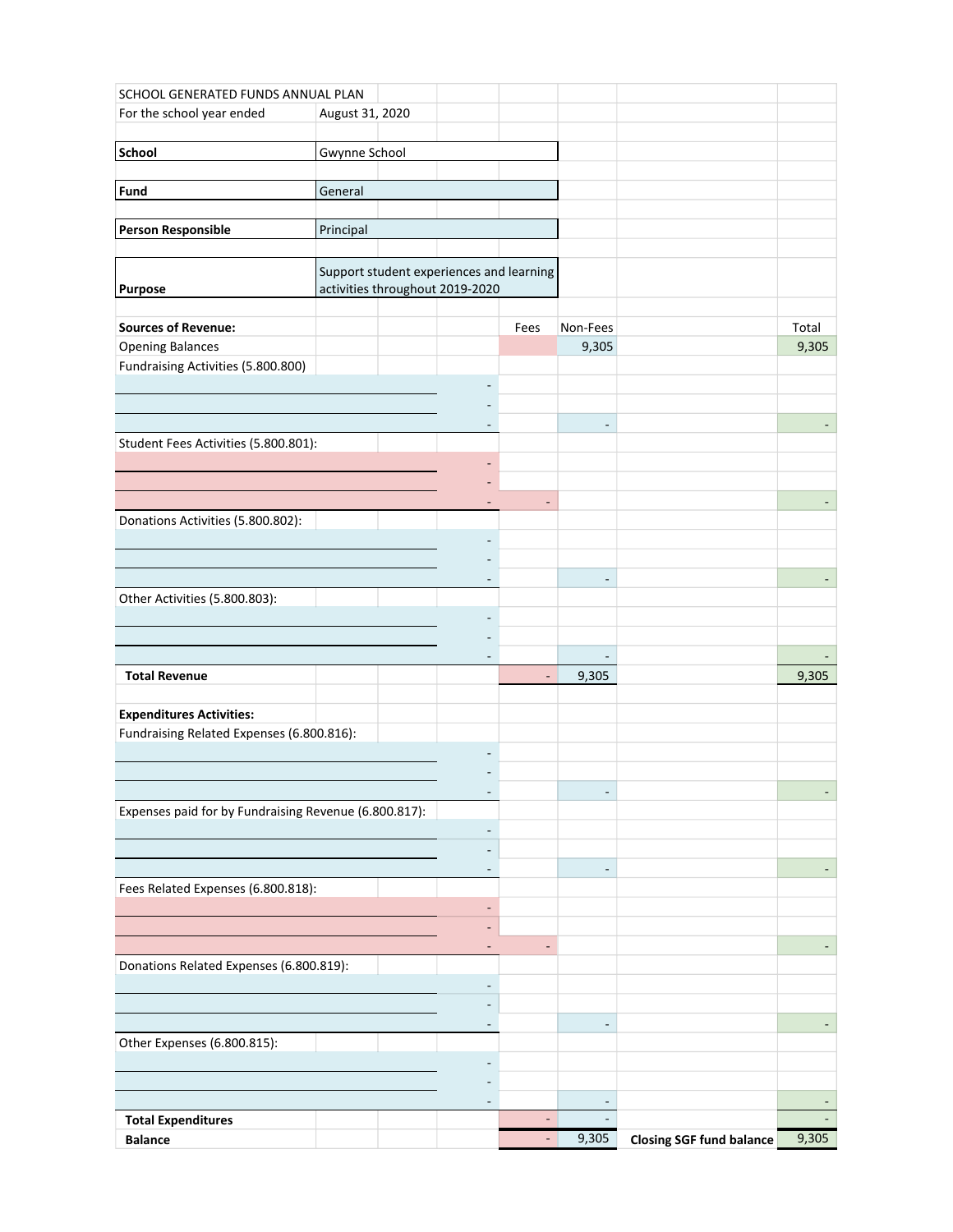| SCHOOL GENERATED FUNDS ANNUAL PLAN                    |                 |                          |                |                                                      |                                 |                          |
|-------------------------------------------------------|-----------------|--------------------------|----------------|------------------------------------------------------|---------------------------------|--------------------------|
| For the school year ended                             | August 31, 2020 |                          |                |                                                      |                                 |                          |
|                                                       |                 |                          |                |                                                      |                                 |                          |
| School                                                | Gwynne School   |                          |                |                                                      |                                 |                          |
| Fund                                                  | Lock/Locker Fee |                          |                |                                                      |                                 |                          |
|                                                       |                 |                          |                |                                                      |                                 |                          |
| <b>Person Responsible</b>                             | Principal       |                          |                |                                                      |                                 |                          |
|                                                       |                 |                          |                |                                                      |                                 |                          |
|                                                       |                 |                          |                |                                                      |                                 |                          |
| Purpose                                               |                 |                          |                |                                                      |                                 |                          |
|                                                       |                 |                          |                |                                                      |                                 |                          |
| <b>Sources of Revenue:</b><br><b>Opening Balances</b> |                 |                          | Fees           | Non-Fees                                             |                                 | Total                    |
| Fundraising Activities (5.800.800)                    |                 |                          |                |                                                      |                                 |                          |
|                                                       |                 |                          |                |                                                      |                                 |                          |
|                                                       |                 |                          |                |                                                      |                                 |                          |
|                                                       |                 |                          |                | $\frac{1}{2}$                                        |                                 |                          |
| Student Fees Activities (5.800.801):                  |                 |                          |                |                                                      |                                 |                          |
|                                                       |                 |                          |                |                                                      |                                 |                          |
|                                                       |                 |                          | ÷,             |                                                      |                                 |                          |
| Donations Activities (5.800.802):                     |                 |                          |                |                                                      |                                 |                          |
|                                                       |                 |                          |                |                                                      |                                 |                          |
|                                                       |                 |                          |                |                                                      |                                 |                          |
|                                                       |                 |                          |                |                                                      |                                 |                          |
| Other Activities (5.800.803):                         |                 |                          |                |                                                      |                                 |                          |
|                                                       |                 |                          |                |                                                      |                                 |                          |
|                                                       |                 |                          |                |                                                      |                                 |                          |
| <b>Total Revenue</b>                                  |                 |                          | $\overline{a}$ | $\overline{\phantom{a}}$<br>$\overline{\phantom{a}}$ |                                 | $\overline{\phantom{a}}$ |
|                                                       |                 |                          |                |                                                      |                                 |                          |
| <b>Expenditures Activities:</b>                       |                 |                          |                |                                                      |                                 |                          |
| Fundraising Related Expenses (6.800.816):             |                 |                          |                |                                                      |                                 |                          |
|                                                       |                 |                          |                |                                                      |                                 |                          |
|                                                       |                 |                          |                |                                                      |                                 |                          |
| Expenses paid for by Fundraising Revenue (6.800.817): |                 | ٠                        |                |                                                      |                                 |                          |
|                                                       |                 |                          |                |                                                      |                                 |                          |
|                                                       |                 |                          |                |                                                      |                                 |                          |
|                                                       |                 | $\overline{a}$           |                |                                                      |                                 |                          |
| Fees Related Expenses (6.800.818):                    |                 |                          |                |                                                      |                                 |                          |
|                                                       |                 | $\overline{\phantom{a}}$ |                |                                                      |                                 |                          |
|                                                       |                 |                          |                |                                                      |                                 |                          |
| Donations Related Expenses (6.800.819):               |                 | ٠                        | ٠              |                                                      |                                 |                          |
|                                                       |                 | $\overline{a}$           |                |                                                      |                                 |                          |
|                                                       |                 |                          |                |                                                      |                                 |                          |
|                                                       |                 | $\overline{\phantom{a}}$ |                |                                                      |                                 |                          |
| Other Expenses (6.800.815):                           |                 |                          |                |                                                      |                                 |                          |
|                                                       |                 |                          |                |                                                      |                                 |                          |
|                                                       |                 |                          |                |                                                      |                                 |                          |
|                                                       |                 | ٠                        |                |                                                      |                                 |                          |
| <b>Total Expenditures</b><br><b>Balance</b>           |                 |                          | ٠              |                                                      | <b>Closing SGF fund balance</b> |                          |
|                                                       |                 |                          |                |                                                      |                                 |                          |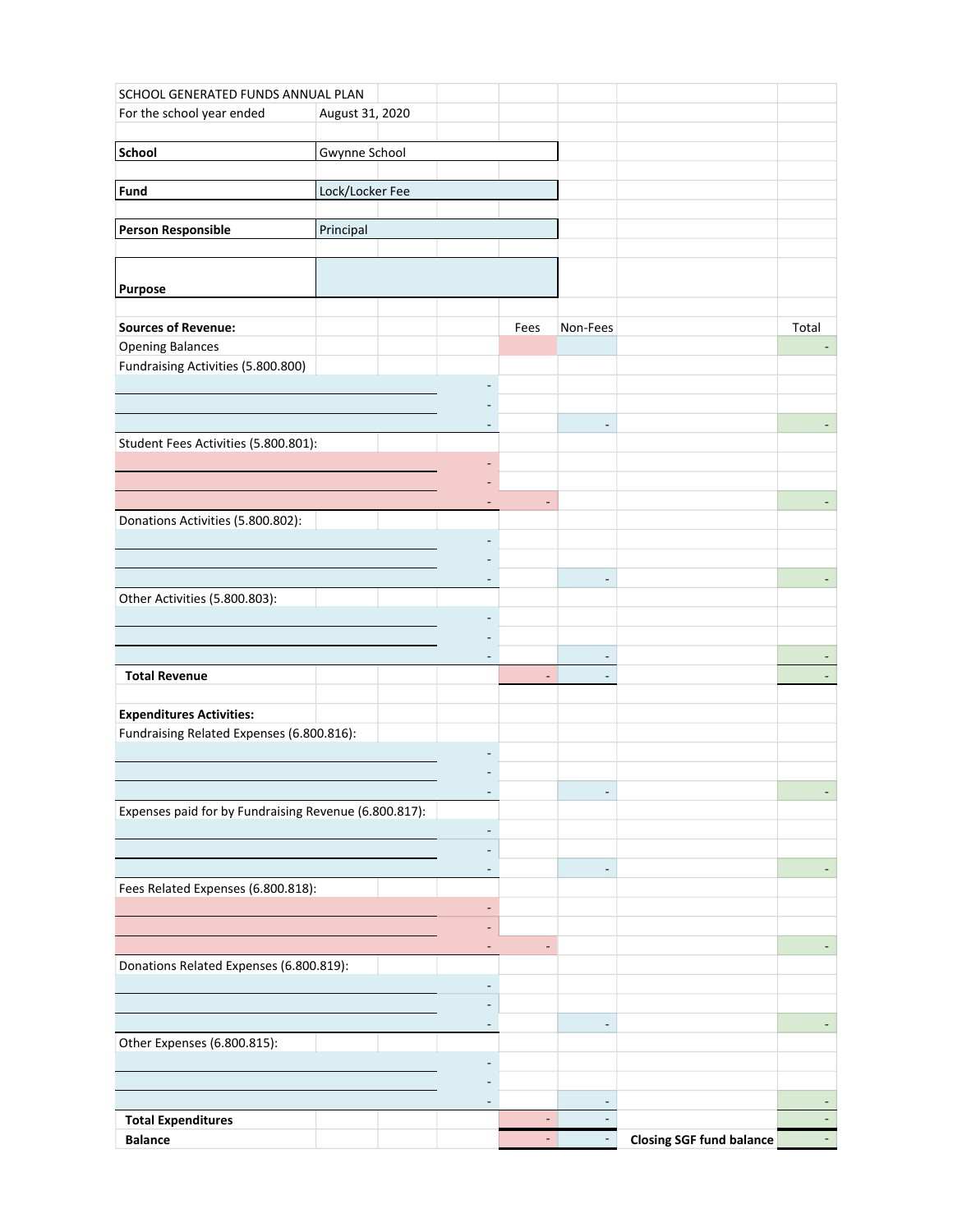| SCHOOL GENERATED FUNDS ANNUAL PLAN                                           |                              |                              |                |                |                                 |       |
|------------------------------------------------------------------------------|------------------------------|------------------------------|----------------|----------------|---------------------------------|-------|
| For the school year ended                                                    | August 31, 2020              |                              |                |                |                                 |       |
|                                                                              |                              |                              |                |                |                                 |       |
| School                                                                       | Gwynne School                |                              |                |                |                                 |       |
| Fund                                                                         | Library                      |                              |                |                |                                 |       |
|                                                                              |                              |                              |                |                |                                 |       |
| <b>Person Responsible</b>                                                    | Principal                    |                              |                |                |                                 |       |
|                                                                              |                              |                              |                |                |                                 |       |
|                                                                              |                              |                              |                |                |                                 |       |
| Purpose                                                                      | Provide books for our school |                              |                |                |                                 |       |
| <b>Sources of Revenue:</b>                                                   |                              |                              | Fees           | Non-Fees       |                                 | Total |
| <b>Opening Balances</b>                                                      |                              |                              |                | 62             |                                 | 62    |
| Fundraising Activities (5.800.800)                                           |                              |                              |                |                |                                 |       |
|                                                                              |                              |                              |                |                |                                 |       |
|                                                                              |                              |                              |                |                |                                 |       |
| Student Fees Activities (5.800.801):                                         |                              |                              |                | ÷,             |                                 |       |
|                                                                              |                              |                              |                |                |                                 |       |
|                                                                              |                              |                              |                |                |                                 |       |
|                                                                              |                              |                              | ۰              |                |                                 |       |
| Donations Activities (5.800.802):                                            |                              |                              |                |                |                                 |       |
|                                                                              |                              |                              |                |                |                                 |       |
|                                                                              |                              |                              |                |                |                                 |       |
| Other Activities (5.800.803):                                                |                              | $\overline{a}$               |                |                |                                 |       |
|                                                                              |                              |                              |                |                |                                 |       |
|                                                                              |                              |                              |                |                |                                 |       |
|                                                                              |                              |                              |                | $\frac{1}{2}$  |                                 |       |
| <b>Total Revenue</b>                                                         |                              |                              | $\overline{a}$ | 62             |                                 | 62    |
|                                                                              |                              |                              |                |                |                                 |       |
| <b>Expenditures Activities:</b><br>Fundraising Related Expenses (6.800.816): |                              |                              |                |                |                                 |       |
|                                                                              |                              |                              |                |                |                                 |       |
|                                                                              |                              |                              |                |                |                                 |       |
|                                                                              |                              |                              |                |                |                                 |       |
| Expenses paid for by Fundraising Revenue (6.800.817):                        |                              |                              |                |                |                                 |       |
|                                                                              |                              | $\qquad \qquad \blacksquare$ |                |                |                                 |       |
|                                                                              |                              |                              |                |                |                                 |       |
| Fees Related Expenses (6.800.818):                                           |                              | $\overline{\phantom{a}}$     |                |                |                                 |       |
|                                                                              |                              | ÷,                           |                |                |                                 |       |
|                                                                              |                              |                              |                |                |                                 |       |
|                                                                              |                              | ٠                            |                |                |                                 |       |
| Donations Related Expenses (6.800.819):                                      |                              |                              |                |                |                                 |       |
|                                                                              |                              | -                            |                |                |                                 |       |
|                                                                              |                              | $\overline{\phantom{a}}$     |                |                |                                 |       |
| Other Expenses (6.800.815):                                                  |                              |                              |                |                |                                 |       |
|                                                                              |                              |                              |                |                |                                 |       |
|                                                                              |                              |                              |                |                |                                 |       |
|                                                                              |                              | $\overline{a}$               |                | $\overline{a}$ |                                 |       |
| <b>Total Expenditures</b>                                                    |                              |                              |                |                |                                 |       |
| <b>Balance</b>                                                               |                              |                              | $\blacksquare$ | 62             | <b>Closing SGF fund balance</b> | 62    |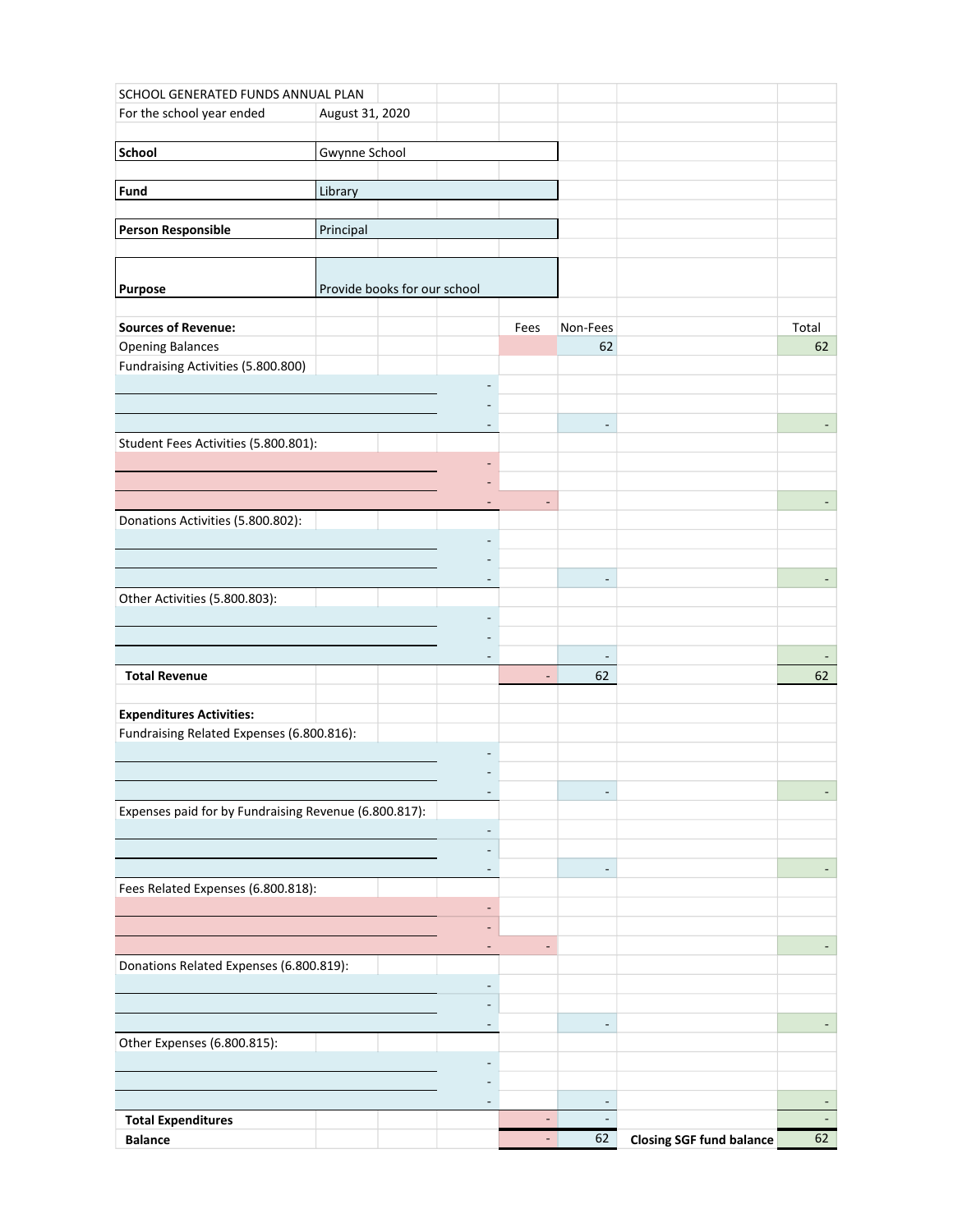| SCHOOL GENERATED FUNDS ANNUAL PLAN                    |                 |                                 |                |                          |                                 |       |
|-------------------------------------------------------|-----------------|---------------------------------|----------------|--------------------------|---------------------------------|-------|
| For the school year ended                             | August 31, 2020 |                                 |                |                          |                                 |       |
|                                                       |                 |                                 |                |                          |                                 |       |
| <b>School</b>                                         | Gwynne School   |                                 |                |                          |                                 |       |
| Fund                                                  | Music           |                                 |                |                          |                                 |       |
|                                                       |                 |                                 |                |                          |                                 |       |
| <b>Person Responsible</b>                             | Principal       |                                 |                |                          |                                 |       |
|                                                       |                 |                                 |                |                          |                                 |       |
|                                                       |                 | Provide extra-curricular music  |                |                          |                                 |       |
| Purpose                                               |                 | opportunity for Gwynne Students |                |                          |                                 |       |
|                                                       |                 |                                 |                |                          |                                 |       |
| <b>Sources of Revenue:</b>                            |                 |                                 | Fees           | Non-Fees                 |                                 | Total |
| <b>Opening Balances</b>                               |                 |                                 |                | 853                      |                                 | 853   |
| Fundraising Activities (5.800.800)                    |                 |                                 |                |                          |                                 |       |
|                                                       |                 |                                 |                |                          |                                 |       |
|                                                       |                 |                                 |                | $\frac{1}{2}$            |                                 |       |
| Student Fees Activities (5.800.801):                  |                 |                                 |                |                          |                                 |       |
|                                                       |                 |                                 |                |                          |                                 |       |
|                                                       |                 |                                 |                |                          |                                 |       |
|                                                       |                 |                                 | ÷              |                          |                                 |       |
| Donations Activities (5.800.802):                     |                 |                                 |                |                          |                                 |       |
|                                                       |                 |                                 |                |                          |                                 |       |
|                                                       |                 |                                 |                |                          |                                 |       |
| Other Activities (5.800.803):                         |                 |                                 |                |                          |                                 |       |
|                                                       |                 |                                 |                |                          |                                 |       |
|                                                       |                 |                                 |                |                          |                                 |       |
|                                                       |                 |                                 |                | $\overline{\phantom{a}}$ |                                 |       |
| <b>Total Revenue</b>                                  |                 |                                 | $\overline{a}$ | 853                      |                                 | 853   |
|                                                       |                 |                                 |                |                          |                                 |       |
| <b>Expenditures Activities:</b>                       |                 |                                 |                |                          |                                 |       |
| Fundraising Related Expenses (6.800.816):             |                 |                                 |                |                          |                                 |       |
|                                                       |                 |                                 |                |                          |                                 |       |
|                                                       |                 | ٠                               |                |                          |                                 |       |
| Expenses paid for by Fundraising Revenue (6.800.817): |                 |                                 |                |                          |                                 |       |
|                                                       |                 |                                 |                |                          |                                 |       |
|                                                       |                 |                                 |                |                          |                                 |       |
|                                                       |                 | $\overline{a}$                  |                |                          |                                 |       |
| Fees Related Expenses (6.800.818):                    |                 |                                 |                |                          |                                 |       |
|                                                       |                 | $\overline{\phantom{a}}$        |                |                          |                                 |       |
|                                                       |                 | ٠                               | ٠              |                          |                                 |       |
| Donations Related Expenses (6.800.819):               |                 |                                 |                |                          |                                 |       |
|                                                       |                 | $\qquad \qquad \blacksquare$    |                |                          |                                 |       |
|                                                       |                 |                                 |                |                          |                                 |       |
|                                                       |                 | $\overline{\phantom{a}}$        |                |                          |                                 |       |
| Other Expenses (6.800.815):                           |                 |                                 |                |                          |                                 |       |
|                                                       |                 |                                 |                |                          |                                 |       |
|                                                       |                 |                                 |                |                          |                                 |       |
|                                                       |                 | ٠                               |                |                          |                                 |       |
| <b>Total Expenditures</b><br><b>Balance</b>           |                 |                                 | ٠              | 853                      | <b>Closing SGF fund balance</b> | 853   |
|                                                       |                 |                                 |                |                          |                                 |       |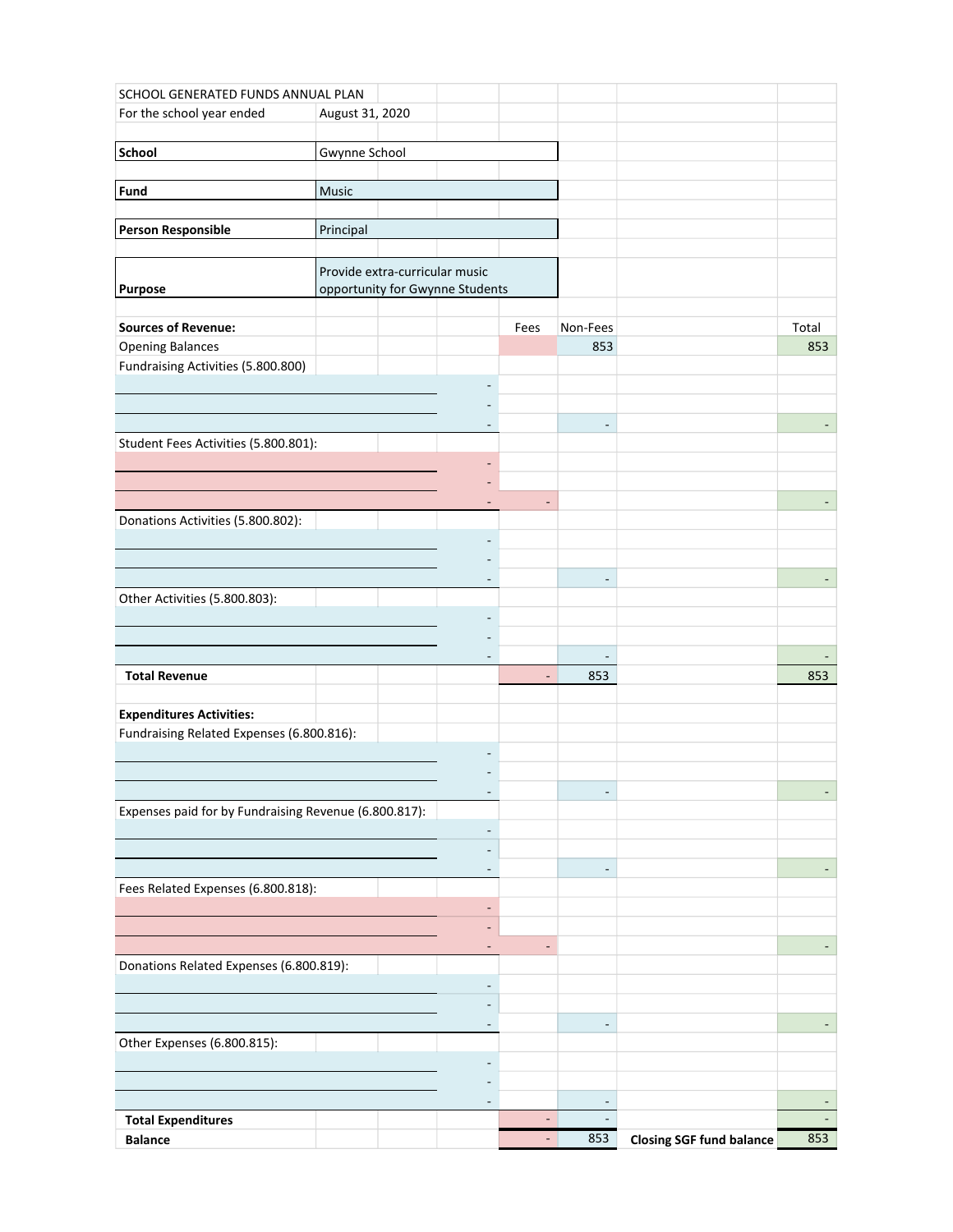| SCHOOL GENERATED FUNDS ANNUAL PLAN                            |                                |                                         |       |                |                                 |                 |
|---------------------------------------------------------------|--------------------------------|-----------------------------------------|-------|----------------|---------------------------------|-----------------|
| For the school year ended                                     | August 31, 2020                |                                         |       |                |                                 |                 |
|                                                               |                                |                                         |       |                |                                 |                 |
| School                                                        | Gwynne School                  |                                         |       |                |                                 |                 |
| Fund                                                          | Swimming                       |                                         |       |                |                                 |                 |
|                                                               |                                |                                         |       |                |                                 |                 |
| <b>Person Responsible</b>                                     | Principal                      |                                         |       |                |                                 |                 |
|                                                               |                                |                                         |       |                |                                 |                 |
|                                                               | Provide curricular swim lesson |                                         |       |                |                                 |                 |
| Purpose                                                       |                                | opportunity for Gwynne Gr. 3-6 students |       |                |                                 |                 |
|                                                               |                                |                                         |       |                |                                 |                 |
| <b>Sources of Revenue:</b>                                    |                                |                                         | Fees  | Non-Fees       |                                 | Total           |
| <b>Opening Balances</b><br>Fundraising Activities (5.800.800) |                                |                                         | 35    |                |                                 | 35              |
|                                                               |                                |                                         |       |                |                                 |                 |
|                                                               |                                |                                         |       |                |                                 |                 |
|                                                               |                                |                                         |       |                |                                 |                 |
| Student Fees Activities (5.800.801):                          |                                |                                         |       |                |                                 |                 |
| Gr. 3/4 Swim Lessons                                          |                                | 1,015                                   |       |                |                                 |                 |
| Gr. 5/6 Swim Lessons                                          |                                | 665                                     |       |                |                                 |                 |
|                                                               |                                | $\overline{\phantom{a}}$                | 1,680 |                |                                 | 1,680           |
| Donations Activities (5.800.802):                             |                                |                                         |       |                |                                 |                 |
|                                                               |                                |                                         |       |                |                                 |                 |
|                                                               |                                | ٠                                       |       |                |                                 |                 |
| Other Activities (5.800.803):                                 |                                |                                         |       |                |                                 |                 |
|                                                               |                                |                                         |       |                |                                 |                 |
|                                                               |                                |                                         |       |                |                                 |                 |
|                                                               |                                | $\overline{\phantom{a}}$                |       | $\blacksquare$ |                                 |                 |
| <b>Total Revenue</b>                                          |                                |                                         | 1,715 |                |                                 | 1,715           |
|                                                               |                                |                                         |       |                |                                 |                 |
| <b>Expenditures Activities:</b>                               |                                |                                         |       |                |                                 |                 |
| Fundraising Related Expenses (6.800.816):                     |                                |                                         |       |                |                                 |                 |
|                                                               |                                |                                         |       |                |                                 |                 |
|                                                               |                                |                                         |       |                |                                 |                 |
| Expenses paid for by Fundraising Revenue (6.800.817):         |                                |                                         |       |                |                                 |                 |
|                                                               |                                | $\overline{\phantom{a}}$                |       |                |                                 |                 |
|                                                               |                                |                                         |       |                |                                 |                 |
|                                                               |                                | $\overline{\phantom{a}}$                |       |                |                                 |                 |
| Fees Related Expenses (6.800.818):                            |                                |                                         |       |                |                                 |                 |
| Gr. 3/4 Swim Lessons<br>Gr. 5/6 Swim Lessons                  |                                | 1,015<br>665                            |       |                |                                 |                 |
|                                                               |                                | $\overline{\phantom{a}}$                | 1,680 |                |                                 | 1,680           |
| Donations Related Expenses (6.800.819):                       |                                |                                         |       |                |                                 |                 |
|                                                               |                                | $\overline{\phantom{a}}$                |       |                |                                 |                 |
|                                                               |                                |                                         |       |                |                                 |                 |
|                                                               |                                | $\overline{\phantom{a}}$                |       |                |                                 |                 |
| Other Expenses (6.800.815):                                   |                                |                                         |       |                |                                 |                 |
|                                                               |                                |                                         |       |                |                                 |                 |
|                                                               |                                |                                         |       |                |                                 |                 |
| <b>Total Expenditures</b>                                     |                                | $\overline{\phantom{a}}$                | 1,680 |                |                                 | 1,680           |
| <b>Balance</b>                                                |                                |                                         | 35    |                | <b>Closing SGF fund balance</b> | 35 <sup>°</sup> |
|                                                               |                                |                                         |       |                |                                 |                 |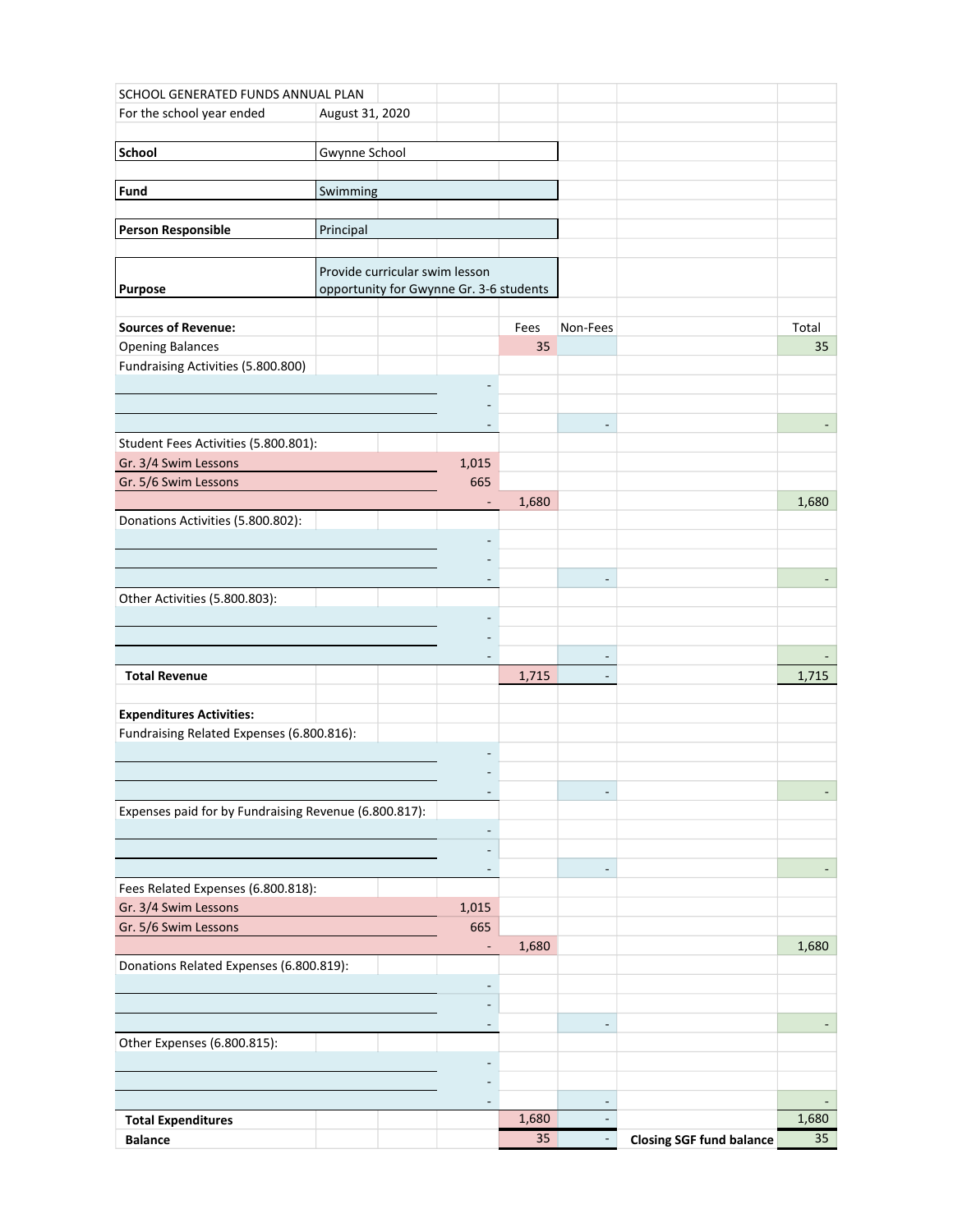|                                                       | SCHOOL GENERATED FUNDS ANNUAL PLAN |  |                                      |                          |                          |                                 |                |
|-------------------------------------------------------|------------------------------------|--|--------------------------------------|--------------------------|--------------------------|---------------------------------|----------------|
| For the school year ended                             | August 31, 2020                    |  |                                      |                          |                          |                                 |                |
|                                                       |                                    |  |                                      |                          |                          |                                 |                |
| <b>School</b>                                         | Gwynne School                      |  |                                      |                          |                          |                                 |                |
| Fund                                                  | Food For Students                  |  |                                      |                          |                          |                                 |                |
|                                                       |                                    |  |                                      |                          |                          |                                 |                |
| <b>Person Responsible</b>                             | Principal                          |  |                                      |                          |                          |                                 |                |
|                                                       |                                    |  |                                      |                          |                          |                                 |                |
|                                                       |                                    |  | Provide students with healthy choice |                          |                          |                                 |                |
| <b>Purpose</b>                                        | snacks when needed                 |  |                                      |                          |                          |                                 |                |
|                                                       |                                    |  |                                      |                          |                          |                                 |                |
| <b>Sources of Revenue:</b>                            |                                    |  |                                      | Fees                     | Non-Fees                 |                                 | Total          |
| <b>Opening Balances</b>                               |                                    |  |                                      |                          | 2,092                    |                                 | 2,092          |
| Fundraising Activities (5.800.800)                    |                                    |  |                                      |                          |                          |                                 |                |
|                                                       |                                    |  |                                      |                          |                          |                                 |                |
|                                                       |                                    |  |                                      |                          | $\overline{a}$           |                                 |                |
| Student Fees Activities (5.800.801):                  |                                    |  |                                      |                          |                          |                                 |                |
|                                                       |                                    |  |                                      |                          |                          |                                 |                |
|                                                       |                                    |  |                                      |                          |                          |                                 |                |
|                                                       |                                    |  |                                      |                          |                          |                                 |                |
| Donations Activities (5.800.802):                     |                                    |  |                                      |                          |                          |                                 |                |
|                                                       |                                    |  |                                      |                          |                          |                                 |                |
|                                                       |                                    |  |                                      |                          |                          |                                 |                |
| Other Activities (5.800.803):                         |                                    |  |                                      |                          |                          |                                 |                |
|                                                       |                                    |  |                                      |                          |                          |                                 |                |
|                                                       |                                    |  |                                      |                          |                          |                                 |                |
|                                                       |                                    |  |                                      |                          | $\overline{\phantom{a}}$ |                                 |                |
| <b>Total Revenue</b>                                  |                                    |  |                                      | $\overline{\phantom{a}}$ | 2,092                    |                                 | 2,092          |
|                                                       |                                    |  |                                      |                          |                          |                                 |                |
| <b>Expenditures Activities:</b>                       |                                    |  |                                      |                          |                          |                                 |                |
| Fundraising Related Expenses (6.800.816):             |                                    |  |                                      |                          |                          |                                 |                |
|                                                       |                                    |  |                                      |                          |                          |                                 |                |
|                                                       |                                    |  | $\overline{\phantom{a}}$             |                          |                          |                                 |                |
| Expenses paid for by Fundraising Revenue (6.800.817): |                                    |  |                                      |                          |                          |                                 |                |
|                                                       |                                    |  | $\overline{a}$                       |                          |                          |                                 |                |
|                                                       |                                    |  |                                      |                          |                          |                                 |                |
|                                                       |                                    |  | $\qquad \qquad \blacksquare$         |                          |                          |                                 |                |
| Fees Related Expenses (6.800.818):                    |                                    |  |                                      |                          |                          |                                 |                |
|                                                       |                                    |  | ٠                                    |                          |                          |                                 |                |
|                                                       |                                    |  | ٠                                    | $\overline{a}$           |                          |                                 |                |
| Donations Related Expenses (6.800.819):               |                                    |  | $\overline{\phantom{a}}$             |                          |                          |                                 |                |
| Hot Lunch for Students                                |                                    |  | 600                                  |                          |                          |                                 |                |
| Granola Bars and apples                               |                                    |  | 400                                  |                          |                          |                                 |                |
|                                                       |                                    |  | ٠                                    |                          | 1,000                    |                                 | 1,000          |
| Other Expenses (6.800.815):                           |                                    |  |                                      |                          |                          |                                 |                |
|                                                       |                                    |  |                                      |                          |                          |                                 |                |
|                                                       |                                    |  |                                      |                          |                          |                                 |                |
|                                                       |                                    |  | $\overline{\phantom{a}}$             |                          |                          |                                 |                |
| <b>Total Expenditures</b>                             |                                    |  |                                      | ٠<br>$\blacksquare$      | 1,000                    |                                 | 1,000<br>1,092 |
| <b>Balance</b>                                        |                                    |  |                                      |                          | 1,092                    | <b>Closing SGF fund balance</b> |                |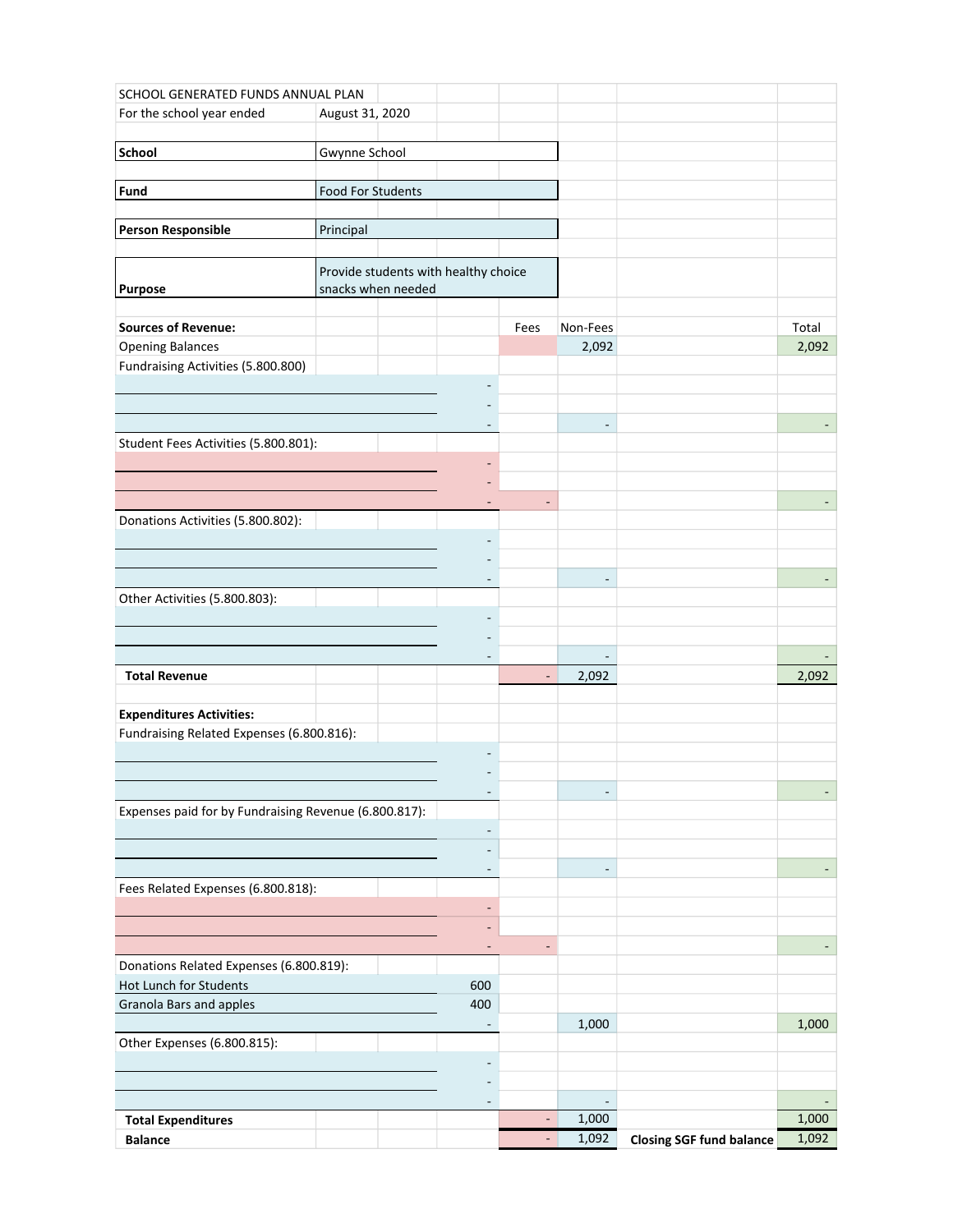| SCHOOL GENERATED FUNDS ANNUAL PLAN                    |                        |                                      |                          |                          |                                 |       |
|-------------------------------------------------------|------------------------|--------------------------------------|--------------------------|--------------------------|---------------------------------|-------|
| For the school year ended                             | August 31, 2020        |                                      |                          |                          |                                 |       |
|                                                       |                        |                                      |                          |                          |                                 |       |
| School                                                | Gwynne School          |                                      |                          |                          |                                 |       |
| Fund                                                  | <b>Vending Machine</b> |                                      |                          |                          |                                 |       |
|                                                       |                        |                                      |                          |                          |                                 |       |
| <b>Person Responsible</b>                             | Principal              |                                      |                          |                          |                                 |       |
|                                                       |                        |                                      |                          |                          |                                 |       |
|                                                       |                        | Provide nutritional refreshments for |                          |                          |                                 |       |
| Purpose                                               |                        | students and year end activities     |                          |                          |                                 |       |
|                                                       |                        |                                      |                          |                          |                                 |       |
| <b>Sources of Revenue:</b>                            |                        |                                      | Fees                     | Non-Fees                 |                                 | Total |
| <b>Opening Balances</b>                               |                        |                                      |                          | 557                      |                                 | 557   |
| Fundraising Activities (5.800.800)                    |                        |                                      |                          |                          |                                 |       |
|                                                       |                        |                                      |                          |                          |                                 |       |
|                                                       |                        |                                      |                          | $\frac{1}{2}$            |                                 |       |
| Student Fees Activities (5.800.801):                  |                        |                                      |                          |                          |                                 |       |
|                                                       |                        |                                      |                          |                          |                                 |       |
|                                                       |                        |                                      |                          |                          |                                 |       |
|                                                       |                        |                                      | ÷                        |                          |                                 |       |
| Donations Activities (5.800.802):                     |                        |                                      |                          |                          |                                 |       |
|                                                       |                        |                                      |                          |                          |                                 |       |
|                                                       |                        |                                      |                          |                          |                                 |       |
| Other Activities (5.800.803):                         |                        |                                      |                          |                          |                                 |       |
|                                                       |                        |                                      |                          |                          |                                 |       |
|                                                       |                        |                                      |                          |                          |                                 |       |
|                                                       |                        |                                      |                          | $\overline{\phantom{a}}$ |                                 |       |
| <b>Total Revenue</b>                                  |                        |                                      | $\overline{\phantom{0}}$ | 557                      |                                 | 557   |
|                                                       |                        |                                      |                          |                          |                                 |       |
| <b>Expenditures Activities:</b>                       |                        |                                      |                          |                          |                                 |       |
| Fundraising Related Expenses (6.800.816):             |                        |                                      |                          |                          |                                 |       |
|                                                       |                        |                                      |                          |                          |                                 |       |
|                                                       |                        | ٠                                    |                          |                          |                                 |       |
| Expenses paid for by Fundraising Revenue (6.800.817): |                        |                                      |                          |                          |                                 |       |
|                                                       |                        |                                      |                          |                          |                                 |       |
|                                                       |                        |                                      |                          |                          |                                 |       |
|                                                       |                        | $\overline{a}$                       |                          |                          |                                 |       |
| Fees Related Expenses (6.800.818):                    |                        |                                      |                          |                          |                                 |       |
|                                                       |                        | $\overline{\phantom{a}}$             |                          |                          |                                 |       |
|                                                       |                        |                                      |                          |                          |                                 |       |
| Donations Related Expenses (6.800.819):               |                        | ٠                                    | ٠                        |                          |                                 |       |
|                                                       |                        | $\qquad \qquad \blacksquare$         |                          |                          |                                 |       |
|                                                       |                        |                                      |                          |                          |                                 |       |
|                                                       |                        | $\overline{\phantom{a}}$             |                          |                          |                                 |       |
| Other Expenses (6.800.815):                           |                        |                                      |                          |                          |                                 |       |
|                                                       |                        |                                      |                          |                          |                                 |       |
|                                                       |                        |                                      |                          |                          |                                 |       |
|                                                       |                        | ٠                                    |                          |                          |                                 |       |
| <b>Total Expenditures</b>                             |                        |                                      |                          |                          |                                 |       |
| <b>Balance</b>                                        |                        |                                      | ٠                        | 557                      | <b>Closing SGF fund balance</b> | 557   |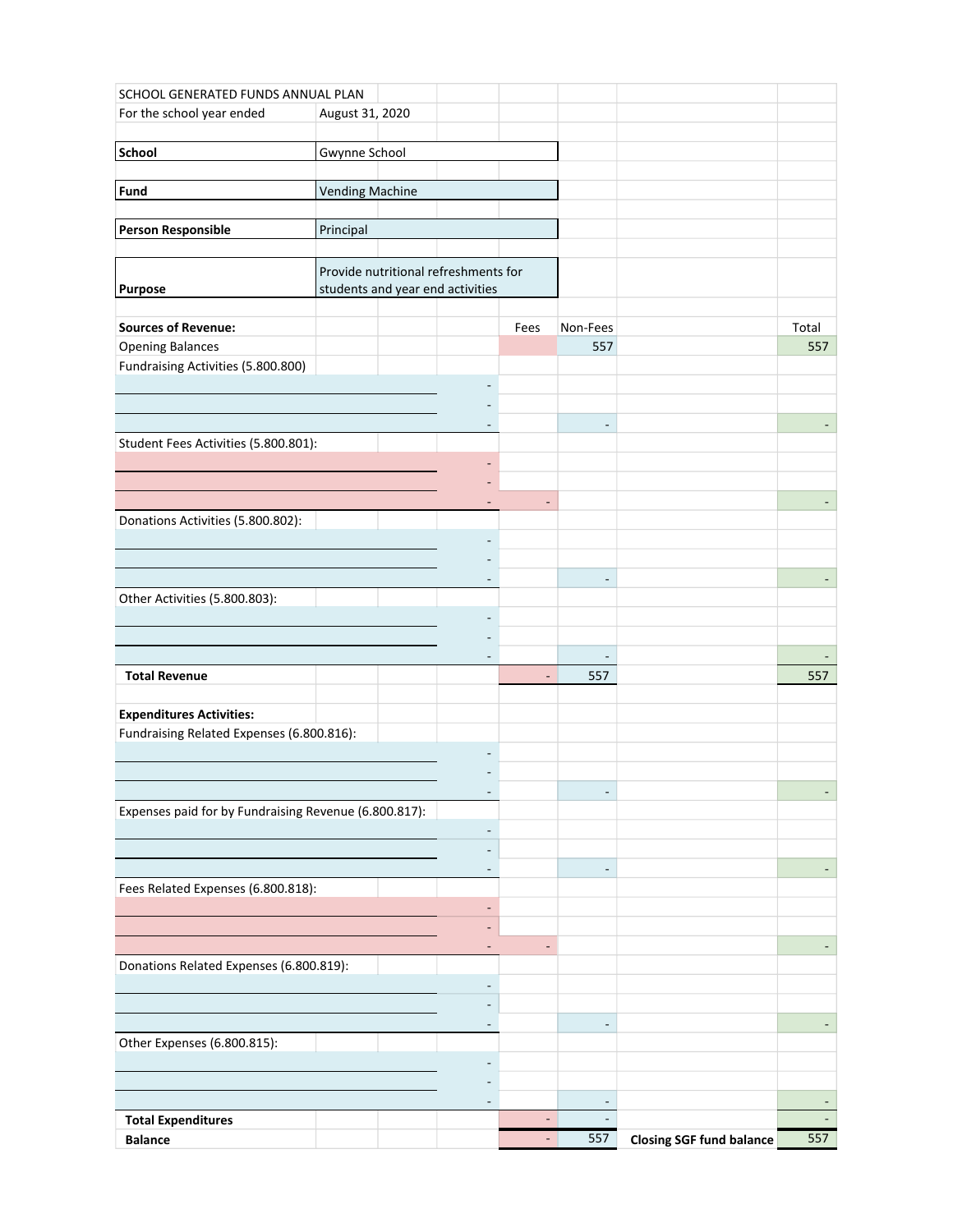| For the school year ended<br>August 31, 2020<br>School<br><b>Gwynne School</b><br>Fund<br>Recycling<br><b>Person Responsible</b><br>Principal<br>classroom field trip - bussing and<br>admission fees<br>Purpose<br><b>Sources of Revenue:</b><br>Fees<br>Non-Fees<br>Total<br><b>Opening Balances</b><br>635<br>Fundraising Activities (5.800.800) | 635        |
|-----------------------------------------------------------------------------------------------------------------------------------------------------------------------------------------------------------------------------------------------------------------------------------------------------------------------------------------------------|------------|
|                                                                                                                                                                                                                                                                                                                                                     |            |
|                                                                                                                                                                                                                                                                                                                                                     |            |
|                                                                                                                                                                                                                                                                                                                                                     |            |
|                                                                                                                                                                                                                                                                                                                                                     |            |
|                                                                                                                                                                                                                                                                                                                                                     |            |
|                                                                                                                                                                                                                                                                                                                                                     |            |
|                                                                                                                                                                                                                                                                                                                                                     |            |
|                                                                                                                                                                                                                                                                                                                                                     |            |
|                                                                                                                                                                                                                                                                                                                                                     |            |
|                                                                                                                                                                                                                                                                                                                                                     |            |
|                                                                                                                                                                                                                                                                                                                                                     |            |
|                                                                                                                                                                                                                                                                                                                                                     |            |
|                                                                                                                                                                                                                                                                                                                                                     |            |
|                                                                                                                                                                                                                                                                                                                                                     |            |
|                                                                                                                                                                                                                                                                                                                                                     |            |
| Student Fees Activities (5.800.801):                                                                                                                                                                                                                                                                                                                |            |
|                                                                                                                                                                                                                                                                                                                                                     |            |
|                                                                                                                                                                                                                                                                                                                                                     |            |
| Donations Activities (5.800.802):                                                                                                                                                                                                                                                                                                                   |            |
|                                                                                                                                                                                                                                                                                                                                                     |            |
|                                                                                                                                                                                                                                                                                                                                                     |            |
| ٠                                                                                                                                                                                                                                                                                                                                                   |            |
| Other Activities (5.800.803):                                                                                                                                                                                                                                                                                                                       |            |
|                                                                                                                                                                                                                                                                                                                                                     |            |
| $\overline{a}$                                                                                                                                                                                                                                                                                                                                      |            |
| <b>Total Revenue</b><br>635<br>$\qquad \qquad -$                                                                                                                                                                                                                                                                                                    | 635        |
|                                                                                                                                                                                                                                                                                                                                                     |            |
| <b>Expenditures Activities:</b>                                                                                                                                                                                                                                                                                                                     |            |
| Fundraising Related Expenses (6.800.816):                                                                                                                                                                                                                                                                                                           |            |
|                                                                                                                                                                                                                                                                                                                                                     |            |
| $\overline{a}$                                                                                                                                                                                                                                                                                                                                      |            |
| Expenses paid for by Fundraising Revenue (6.800.817):                                                                                                                                                                                                                                                                                               |            |
| $\qquad \qquad \blacksquare$                                                                                                                                                                                                                                                                                                                        |            |
|                                                                                                                                                                                                                                                                                                                                                     |            |
| $\overline{\phantom{a}}$                                                                                                                                                                                                                                                                                                                            |            |
| Fees Related Expenses (6.800.818):                                                                                                                                                                                                                                                                                                                  |            |
| ٠                                                                                                                                                                                                                                                                                                                                                   |            |
|                                                                                                                                                                                                                                                                                                                                                     |            |
| Donations Related Expenses (6.800.819):                                                                                                                                                                                                                                                                                                             |            |
| $\overline{\phantom{a}}$                                                                                                                                                                                                                                                                                                                            |            |
|                                                                                                                                                                                                                                                                                                                                                     |            |
| $\overline{\phantom{a}}$                                                                                                                                                                                                                                                                                                                            |            |
| Other Expenses (6.800.815):                                                                                                                                                                                                                                                                                                                         |            |
| Classroom field trip/presentations<br>635                                                                                                                                                                                                                                                                                                           |            |
| 635<br>$\overline{\phantom{a}}$                                                                                                                                                                                                                                                                                                                     |            |
| 635<br><b>Total Expenditures</b><br>$\overline{\phantom{a}}$                                                                                                                                                                                                                                                                                        |            |
| $\mathbf 0$<br><b>Balance</b><br><b>Closing SGF fund balance</b><br>$\blacksquare$                                                                                                                                                                                                                                                                  | 635<br>635 |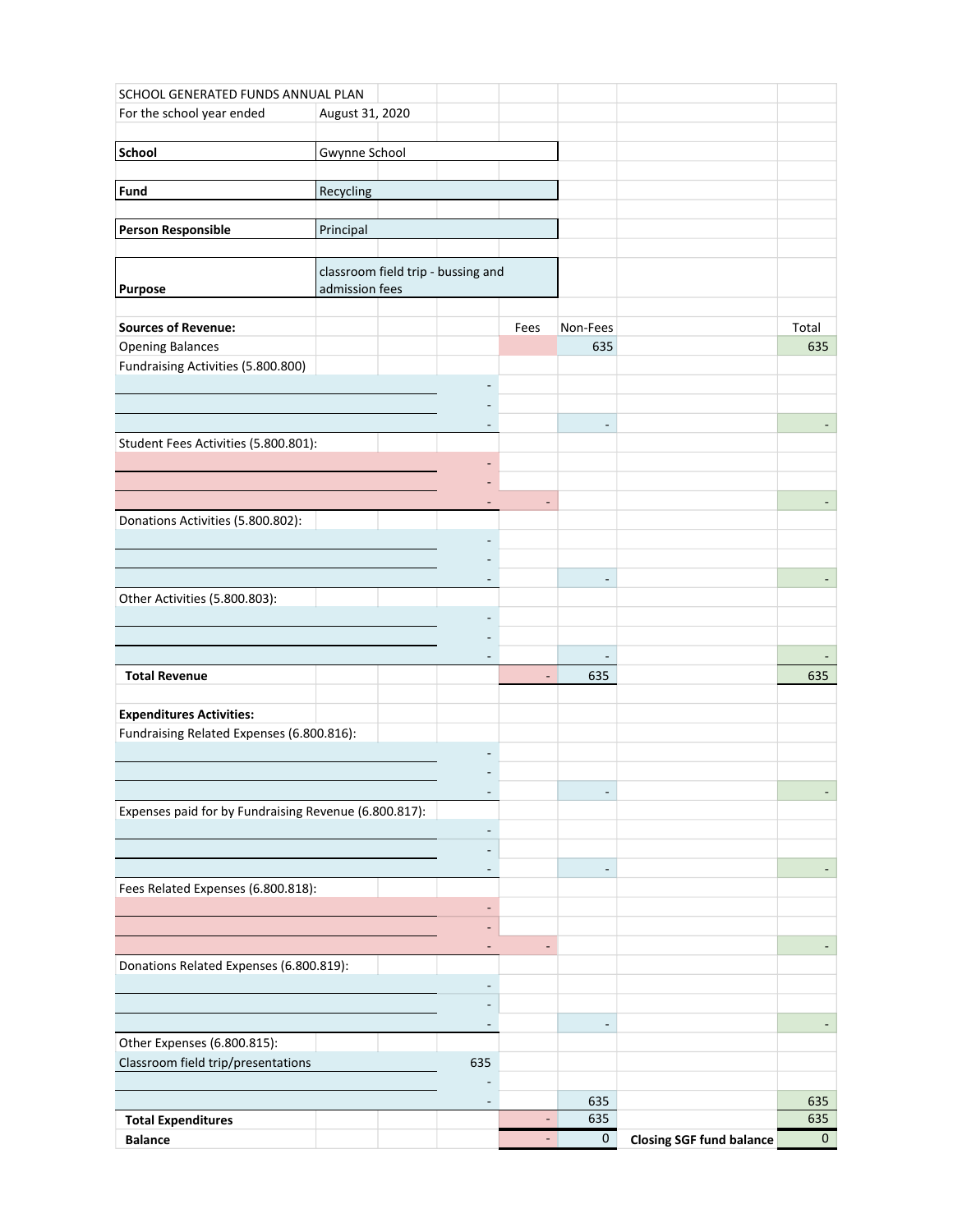| SCHOOL GENERATED FUNDS ANNUAL PLAN                                           |                               |                                     |      |                          |                                 |       |
|------------------------------------------------------------------------------|-------------------------------|-------------------------------------|------|--------------------------|---------------------------------|-------|
| For the school year ended                                                    | August 31, 2020               |                                     |      |                          |                                 |       |
|                                                                              |                               |                                     |      |                          |                                 |       |
| School                                                                       | Gwynne School                 |                                     |      |                          |                                 |       |
|                                                                              |                               |                                     |      |                          |                                 |       |
| Fund                                                                         | Badminton                     |                                     |      |                          |                                 |       |
|                                                                              |                               |                                     |      |                          |                                 |       |
| <b>Person Responsible</b>                                                    | Principal                     |                                     |      |                          |                                 |       |
|                                                                              |                               | To provide athletic opportunity for |      |                          |                                 |       |
|                                                                              |                               | students. Funds cover league fees,  |      |                          |                                 |       |
| <b>Purpose</b>                                                               | transportation and officials. |                                     |      |                          |                                 |       |
|                                                                              |                               |                                     |      |                          |                                 |       |
| <b>Sources of Revenue:</b>                                                   |                               |                                     | Fees | Non-Fees                 |                                 | Total |
| <b>Opening Balances</b>                                                      |                               |                                     | 28   |                          |                                 | 28    |
| Fundraising Activities (5.800.800)                                           |                               |                                     |      |                          |                                 |       |
|                                                                              |                               |                                     |      |                          |                                 |       |
|                                                                              |                               |                                     |      |                          |                                 |       |
| Student Fees Activities (5.800.801):                                         |                               |                                     |      | $\overline{\phantom{a}}$ |                                 |       |
| Badminton Fees - (\$10.00 - student)                                         |                               | 120                                 |      |                          |                                 |       |
|                                                                              |                               |                                     |      |                          |                                 |       |
|                                                                              |                               | $\overline{\phantom{a}}$            | 120  |                          |                                 | 120   |
| Donations Activities (5.800.802):                                            |                               |                                     |      |                          |                                 |       |
|                                                                              |                               |                                     |      |                          |                                 |       |
|                                                                              |                               |                                     |      |                          |                                 |       |
|                                                                              |                               |                                     |      |                          |                                 |       |
| Other Activities (5.800.803):                                                |                               |                                     |      |                          |                                 |       |
|                                                                              |                               |                                     |      |                          |                                 |       |
|                                                                              |                               |                                     |      |                          |                                 |       |
|                                                                              |                               |                                     |      | $\overline{\phantom{a}}$ |                                 |       |
| <b>Total Revenue</b>                                                         |                               |                                     | 148  | $\sim$                   |                                 | 148   |
|                                                                              |                               |                                     |      |                          |                                 |       |
| <b>Expenditures Activities:</b><br>Fundraising Related Expenses (6.800.816): |                               |                                     |      |                          |                                 |       |
|                                                                              |                               |                                     |      |                          |                                 |       |
|                                                                              |                               |                                     |      |                          |                                 |       |
|                                                                              |                               | $\overline{\phantom{a}}$            |      |                          |                                 |       |
| Expenses paid for by Fundraising Revenue (6.800.817):                        |                               |                                     |      |                          |                                 |       |
|                                                                              |                               | $\overline{\phantom{a}}$            |      |                          |                                 |       |
|                                                                              |                               |                                     |      |                          |                                 |       |
|                                                                              |                               | $\overline{\phantom{a}}$            |      | $\sim$                   |                                 |       |
| Fees Related Expenses (6.800.818):                                           |                               |                                     |      |                          |                                 |       |
| League Fees                                                                  |                               | 120                                 |      |                          |                                 |       |
| <b>Badminton repair</b>                                                      |                               | 28                                  |      |                          |                                 |       |
|                                                                              |                               | $\overline{\phantom{a}}$            | 148  |                          |                                 | 148   |
| Donations Related Expenses (6.800.819):                                      |                               |                                     |      |                          |                                 |       |
|                                                                              |                               | $\overline{\phantom{a}}$            |      |                          |                                 |       |
|                                                                              |                               | $\overline{\phantom{a}}$            |      |                          |                                 |       |
| Other Expenses (6.800.815):                                                  |                               |                                     |      |                          |                                 |       |
|                                                                              |                               |                                     |      |                          |                                 |       |
|                                                                              |                               |                                     |      |                          |                                 |       |
|                                                                              |                               |                                     |      |                          |                                 |       |
| <b>Total Expenditures</b>                                                    |                               |                                     | 148  |                          |                                 | 148   |
| <b>Balance</b>                                                               |                               |                                     | ÷    |                          | <b>Closing SGF fund balance</b> |       |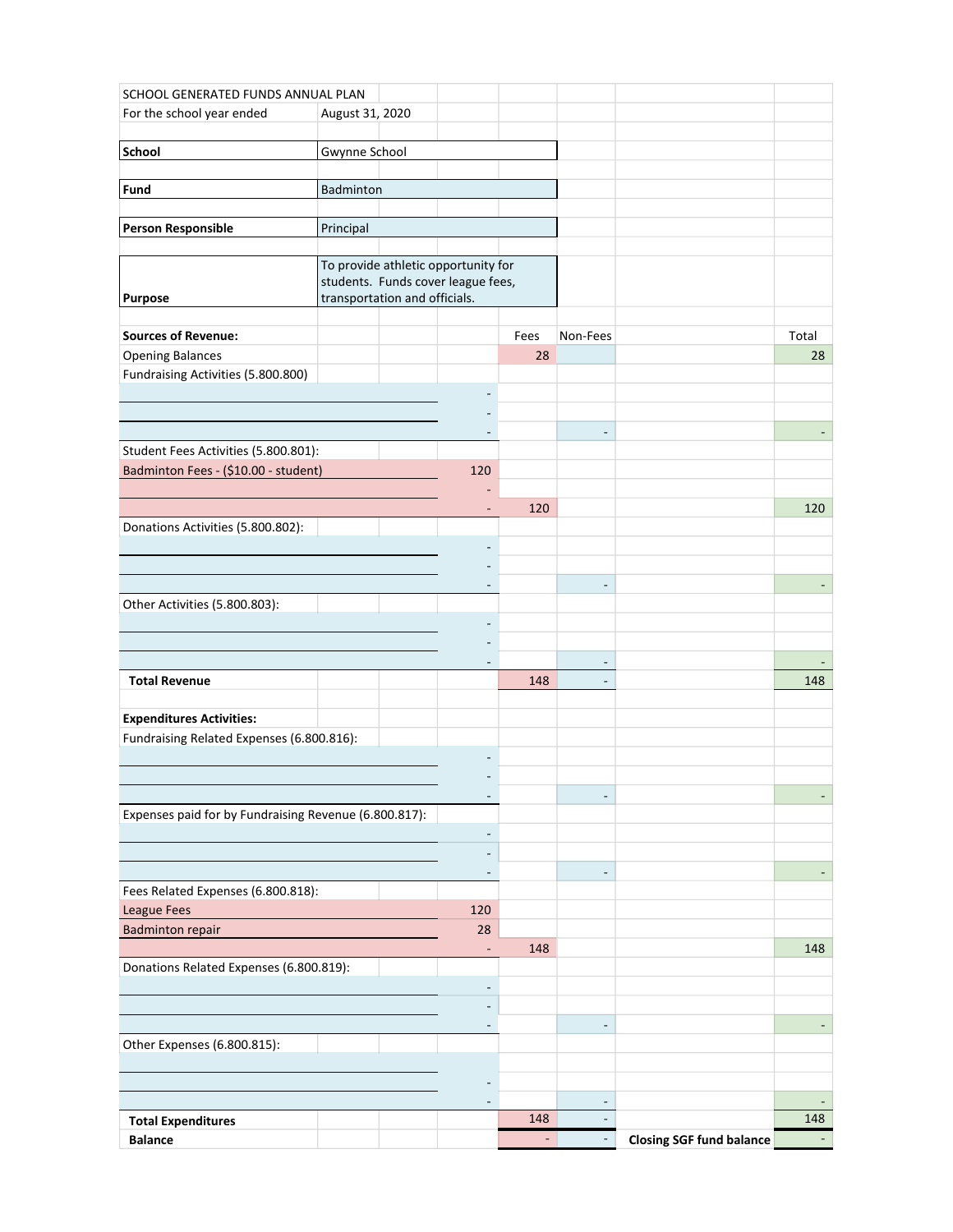|                                                       | SCHOOL GENERATED FUNDS ANNUAL PLAN |  |                                     |            |                          |                                 |             |
|-------------------------------------------------------|------------------------------------|--|-------------------------------------|------------|--------------------------|---------------------------------|-------------|
| For the school year ended                             | August 31, 2020                    |  |                                     |            |                          |                                 |             |
|                                                       |                                    |  |                                     |            |                          |                                 |             |
| School                                                | Gwynne School                      |  |                                     |            |                          |                                 |             |
|                                                       |                                    |  |                                     |            |                          |                                 |             |
| Fund                                                  | <b>Cross Country</b>               |  |                                     |            |                          |                                 |             |
| <b>Person Responsible</b>                             | Principal                          |  |                                     |            |                          |                                 |             |
|                                                       |                                    |  |                                     |            |                          |                                 |             |
|                                                       |                                    |  | To provide athletic opportunity for |            |                          |                                 |             |
|                                                       |                                    |  | students. Funds cover league fees,  |            |                          |                                 |             |
| <b>Purpose</b>                                        | transportation and officials       |  |                                     |            |                          |                                 |             |
|                                                       |                                    |  |                                     |            |                          |                                 |             |
| <b>Sources of Revenue:</b><br><b>Opening Balances</b> |                                    |  |                                     | Fees<br>18 | Non-Fees                 |                                 | Total<br>18 |
| Fundraising Activities (5.800.800)                    |                                    |  |                                     |            |                          |                                 |             |
|                                                       |                                    |  |                                     |            |                          |                                 |             |
|                                                       |                                    |  |                                     |            |                          |                                 |             |
|                                                       |                                    |  |                                     |            | $\overline{\phantom{a}}$ |                                 |             |
| Student Fees Activities (5.800.801):                  |                                    |  |                                     |            |                          |                                 |             |
| Cross Country Fees (\$5.00 per student)               |                                    |  | 140                                 |            |                          |                                 |             |
|                                                       |                                    |  |                                     |            |                          |                                 |             |
|                                                       |                                    |  | $\overline{\phantom{a}}$            | 140        |                          |                                 | 140         |
| Donations Activities (5.800.802):                     |                                    |  |                                     |            |                          |                                 |             |
|                                                       |                                    |  |                                     |            |                          |                                 |             |
|                                                       |                                    |  |                                     |            |                          |                                 |             |
|                                                       |                                    |  |                                     |            |                          |                                 |             |
| Other Activities (5.800.803):                         |                                    |  |                                     |            |                          |                                 |             |
|                                                       |                                    |  |                                     |            |                          |                                 |             |
|                                                       |                                    |  |                                     |            | $\overline{\phantom{a}}$ |                                 |             |
| <b>Total Revenue</b>                                  |                                    |  |                                     | 158        | $\sim$                   |                                 | 158         |
|                                                       |                                    |  |                                     |            |                          |                                 |             |
| <b>Expenditures Activities:</b>                       |                                    |  |                                     |            |                          |                                 |             |
| Fundraising Related Expenses (6.800.816):             |                                    |  |                                     |            |                          |                                 |             |
|                                                       |                                    |  |                                     |            |                          |                                 |             |
|                                                       |                                    |  |                                     |            |                          |                                 |             |
|                                                       |                                    |  | $\overline{\phantom{a}}$            |            |                          |                                 |             |
| Expenses paid for by Fundraising Revenue (6.800.817): |                                    |  |                                     |            |                          |                                 |             |
|                                                       |                                    |  | $\overline{\phantom{a}}$            |            |                          |                                 |             |
|                                                       |                                    |  |                                     |            |                          |                                 |             |
|                                                       |                                    |  | $\overline{\phantom{a}}$            |            | $\sim$                   |                                 |             |
| Fees Related Expenses (6.800.818):                    |                                    |  |                                     |            |                          |                                 |             |
| <b>LDAA Fees</b>                                      |                                    |  | 140                                 |            |                          |                                 |             |
|                                                       |                                    |  | ٠                                   | 140        |                          |                                 | 140         |
| Donations Related Expenses (6.800.819):               |                                    |  |                                     |            |                          |                                 |             |
|                                                       |                                    |  | $\overline{\phantom{a}}$            |            |                          |                                 |             |
|                                                       |                                    |  |                                     |            |                          |                                 |             |
|                                                       |                                    |  | $\overline{\phantom{a}}$            |            |                          |                                 |             |
| Other Expenses (6.800.815):                           |                                    |  |                                     |            |                          |                                 |             |
|                                                       |                                    |  |                                     |            |                          |                                 |             |
|                                                       |                                    |  |                                     |            |                          |                                 |             |
|                                                       |                                    |  |                                     |            |                          |                                 |             |
| <b>Total Expenditures</b>                             |                                    |  |                                     | 140        |                          |                                 | 140         |
| <b>Balance</b>                                        |                                    |  |                                     | 18         |                          | <b>Closing SGF fund balance</b> | 18          |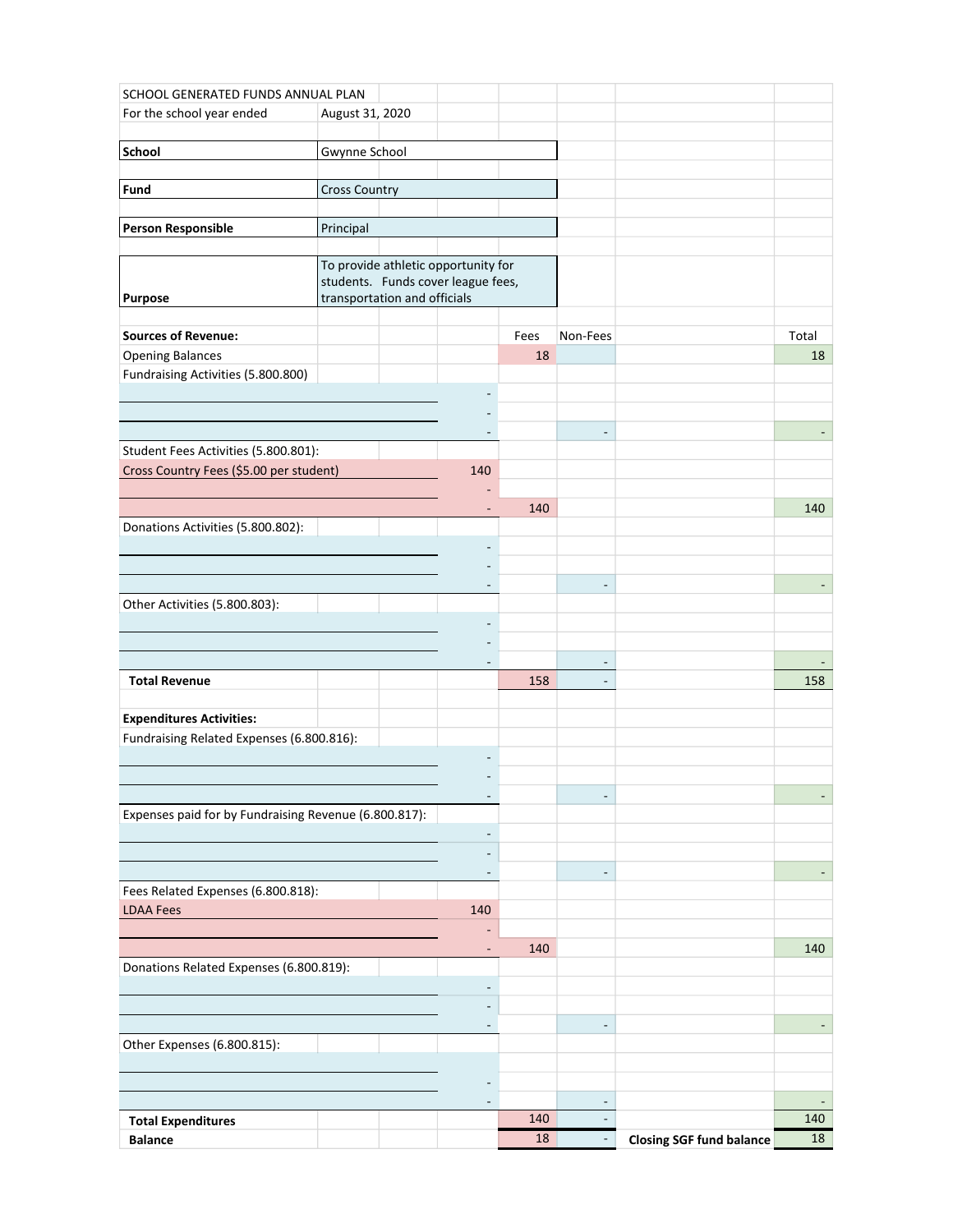|                                                       | SCHOOL GENERATED FUNDS ANNUAL PLAN |  |                               |                          |                          |                                 |                          |
|-------------------------------------------------------|------------------------------------|--|-------------------------------|--------------------------|--------------------------|---------------------------------|--------------------------|
| For the school year ended                             | August 31, 2020                    |  |                               |                          |                          |                                 |                          |
|                                                       |                                    |  |                               |                          |                          |                                 |                          |
| School                                                | Gwynne School                      |  |                               |                          |                          |                                 |                          |
| Fund                                                  | Grad                               |  |                               |                          |                          |                                 |                          |
|                                                       |                                    |  |                               |                          |                          |                                 |                          |
| <b>Person Responsible</b>                             | Principal                          |  |                               |                          |                          |                                 |                          |
|                                                       |                                    |  |                               |                          |                          |                                 |                          |
|                                                       |                                    |  | To fund year end commencement |                          |                          |                                 |                          |
| Purpose                                               | activities                         |  |                               |                          |                          |                                 |                          |
|                                                       |                                    |  |                               |                          |                          |                                 |                          |
| <b>Sources of Revenue:</b><br><b>Opening Balances</b> |                                    |  |                               | Fees                     | Non-Fees<br>410          |                                 | Total<br>410             |
| Fundraising Activities (5.800.800)                    |                                    |  |                               |                          |                          |                                 |                          |
|                                                       |                                    |  |                               |                          |                          |                                 |                          |
|                                                       |                                    |  |                               |                          |                          |                                 |                          |
|                                                       |                                    |  |                               |                          | $\overline{\phantom{m}}$ |                                 |                          |
| Student Fees Activities (5.800.801):                  |                                    |  |                               |                          |                          |                                 |                          |
|                                                       |                                    |  |                               |                          |                          |                                 |                          |
|                                                       |                                    |  |                               |                          |                          |                                 |                          |
| Donations Activities (5.800.802):                     |                                    |  |                               | $\overline{a}$           |                          |                                 |                          |
|                                                       |                                    |  |                               |                          |                          |                                 |                          |
|                                                       |                                    |  |                               |                          |                          |                                 |                          |
|                                                       |                                    |  |                               |                          |                          |                                 |                          |
| Other Activities (5.800.803):                         |                                    |  |                               |                          |                          |                                 |                          |
|                                                       |                                    |  |                               |                          |                          |                                 |                          |
|                                                       |                                    |  |                               |                          |                          |                                 |                          |
|                                                       |                                    |  |                               |                          | $\overline{\phantom{a}}$ |                                 |                          |
| <b>Total Revenue</b>                                  |                                    |  |                               | $\overline{\phantom{a}}$ | 410                      |                                 | 410                      |
| <b>Expenditures Activities:</b>                       |                                    |  |                               |                          |                          |                                 |                          |
| Fundraising Related Expenses (6.800.816):             |                                    |  |                               |                          |                          |                                 |                          |
|                                                       |                                    |  |                               |                          |                          |                                 |                          |
|                                                       |                                    |  |                               |                          |                          |                                 |                          |
|                                                       |                                    |  | $\overline{\phantom{a}}$      |                          |                          |                                 |                          |
| Expenses paid for by Fundraising Revenue (6.800.817): |                                    |  |                               |                          |                          |                                 |                          |
|                                                       |                                    |  | $\overline{\phantom{m}}$      |                          |                          |                                 |                          |
|                                                       |                                    |  | $\qquad \qquad \blacksquare$  |                          |                          |                                 |                          |
| Fees Related Expenses (6.800.818):                    |                                    |  |                               |                          |                          |                                 |                          |
|                                                       |                                    |  | $\overline{\phantom{a}}$      |                          |                          |                                 |                          |
|                                                       |                                    |  | -                             |                          |                          |                                 |                          |
|                                                       |                                    |  | $\overline{\phantom{a}}$      | ٠                        |                          |                                 | $\overline{\phantom{a}}$ |
| Donations Related Expenses (6.800.819):               |                                    |  |                               |                          |                          |                                 |                          |
|                                                       |                                    |  | $\overline{\phantom{a}}$      |                          |                          |                                 |                          |
|                                                       |                                    |  | ÷                             |                          |                          |                                 |                          |
| Other Expenses (6.800.815):                           |                                    |  | $\overline{\phantom{a}}$      |                          |                          |                                 |                          |
| Gr. 8 Celebration                                     |                                    |  | 410                           |                          |                          |                                 |                          |
|                                                       |                                    |  |                               |                          |                          |                                 |                          |
|                                                       |                                    |  | $\overline{\phantom{a}}$      |                          | 410                      |                                 | 410                      |
| <b>Total Expenditures</b>                             |                                    |  |                               | ٠                        | 410                      |                                 | 410                      |
| <b>Balance</b>                                        |                                    |  |                               | $\sim$                   | $\sim$                   | <b>Closing SGF fund balance</b> | $\sim$                   |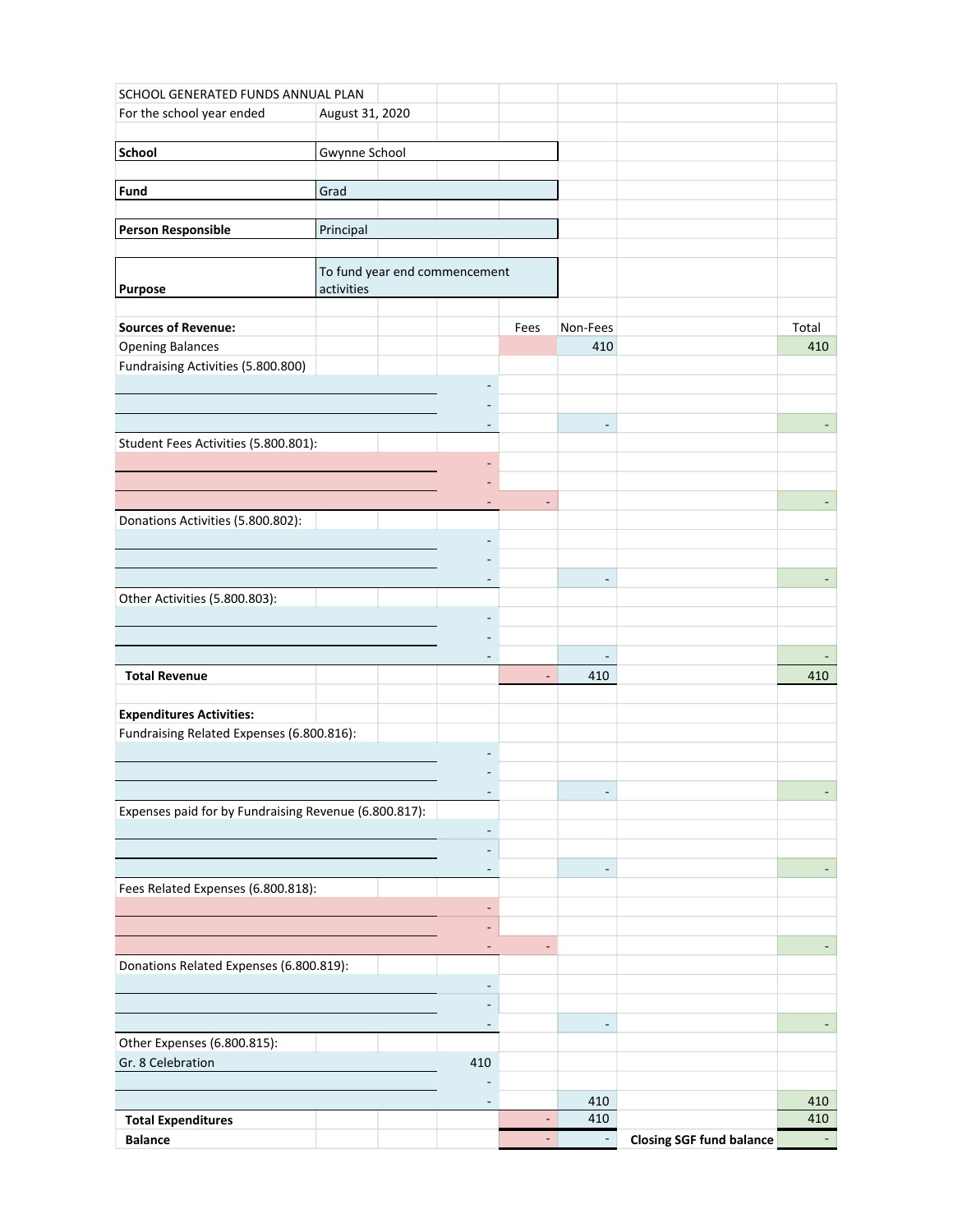| SCHOOL GENERATED FUNDS ANNUAL PLAN                      |                 |                               |                                     |                          |                          |                                 |       |
|---------------------------------------------------------|-----------------|-------------------------------|-------------------------------------|--------------------------|--------------------------|---------------------------------|-------|
| For the school year ended                               | August 31, 2020 |                               |                                     |                          |                          |                                 |       |
|                                                         |                 |                               |                                     |                          |                          |                                 |       |
| School                                                  | Gwynne School   |                               |                                     |                          |                          |                                 |       |
| Fund                                                    | Jr. Volleyball  |                               |                                     |                          |                          |                                 |       |
|                                                         |                 |                               |                                     |                          |                          |                                 |       |
| <b>Person Responsible</b>                               | Principal       |                               |                                     |                          |                          |                                 |       |
|                                                         |                 |                               |                                     |                          |                          |                                 |       |
|                                                         |                 |                               | To provide athletic opportunity for |                          |                          |                                 |       |
| <b>Purpose</b>                                          |                 | transportation and officials. | students. Funds cover league fees,  |                          |                          |                                 |       |
|                                                         |                 |                               |                                     |                          |                          |                                 |       |
| <b>Sources of Revenue:</b>                              |                 |                               |                                     | Fees                     | Non-Fees                 |                                 | Total |
| <b>Opening Balances</b>                                 |                 |                               |                                     |                          | 0                        |                                 |       |
| Fundraising Activities (5.800.800)                      |                 |                               |                                     |                          |                          |                                 |       |
|                                                         |                 |                               |                                     |                          |                          |                                 |       |
|                                                         |                 |                               |                                     |                          |                          |                                 |       |
| Student Fees Activities (5.800.801):                    |                 |                               |                                     |                          |                          |                                 |       |
| LDAA fees, transportation (S125.00 - student) 10 studen |                 |                               | 1,250                               |                          |                          |                                 |       |
|                                                         |                 |                               |                                     |                          |                          |                                 |       |
|                                                         |                 |                               | $\overline{\phantom{a}}$            | 1,250                    |                          |                                 | 1,250 |
| Donations Activities (5.800.802):                       |                 |                               |                                     |                          |                          |                                 |       |
|                                                         |                 |                               |                                     |                          |                          |                                 |       |
|                                                         |                 |                               |                                     |                          |                          |                                 |       |
|                                                         |                 |                               |                                     |                          |                          |                                 |       |
| Other Activities (5.800.803):                           |                 |                               |                                     |                          |                          |                                 |       |
|                                                         |                 |                               |                                     |                          |                          |                                 |       |
|                                                         |                 |                               |                                     |                          |                          |                                 |       |
| <b>Total Revenue</b>                                    |                 |                               |                                     | 1,250                    |                          |                                 | 1,250 |
|                                                         |                 |                               |                                     |                          |                          |                                 |       |
| <b>Expenditures Activities:</b>                         |                 |                               |                                     |                          |                          |                                 |       |
| Fundraising Related Expenses (6.800.816):               |                 |                               |                                     |                          |                          |                                 |       |
|                                                         |                 |                               |                                     |                          |                          |                                 |       |
|                                                         |                 |                               |                                     |                          |                          |                                 |       |
| Expenses paid for by Fundraising Revenue (6.800.817):   |                 |                               |                                     |                          |                          |                                 |       |
|                                                         |                 |                               |                                     |                          |                          |                                 |       |
|                                                         |                 |                               |                                     |                          |                          |                                 |       |
|                                                         |                 |                               |                                     |                          |                          |                                 |       |
| Fees Related Expenses (6.800.818):                      |                 |                               |                                     |                          |                          |                                 |       |
| LDAA fees, transportation (S125.00 - student)           |                 |                               | 1,250                               |                          |                          |                                 |       |
|                                                         |                 |                               | $\overline{a}$                      |                          |                          |                                 |       |
|                                                         |                 |                               |                                     |                          |                          |                                 |       |
|                                                         |                 |                               |                                     |                          |                          |                                 |       |
|                                                         |                 |                               | $\overline{\phantom{a}}$            | 1,250                    |                          |                                 | 1,250 |
| Donations Related Expenses (6.800.819):                 |                 |                               |                                     |                          |                          |                                 |       |
|                                                         |                 |                               | $\overline{\phantom{a}}$            |                          |                          |                                 |       |
|                                                         |                 |                               |                                     |                          |                          |                                 |       |
| Other Expenses (6.800.815):                             |                 |                               |                                     |                          |                          |                                 |       |
|                                                         |                 |                               |                                     |                          |                          |                                 |       |
|                                                         |                 |                               |                                     |                          |                          |                                 |       |
|                                                         |                 |                               |                                     |                          | $\overline{\phantom{a}}$ |                                 |       |
| <b>Total Expenditures</b>                               |                 |                               |                                     | 1,250                    |                          |                                 | 1,250 |
| <b>Balance</b>                                          |                 |                               |                                     | $\overline{\phantom{0}}$ | $\overline{\phantom{a}}$ | <b>Closing SGF fund balance</b> |       |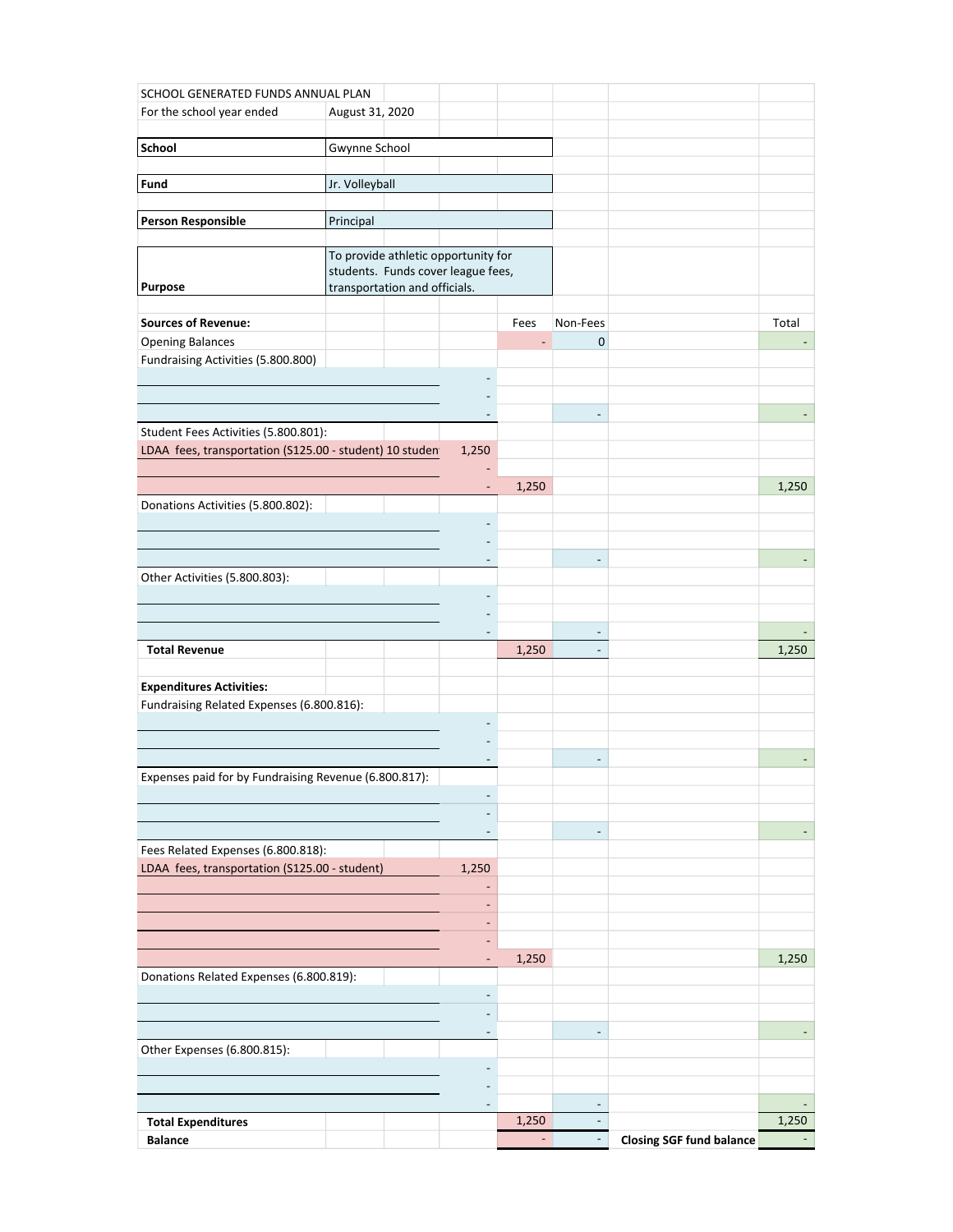| SCHOOL GENERATED FUNDS ANNUAL PLAN                        |                          |                                  |       |                          |                                 |       |
|-----------------------------------------------------------|--------------------------|----------------------------------|-------|--------------------------|---------------------------------|-------|
| For the school year ended                                 | August 31, 2020          |                                  |       |                          |                                 |       |
|                                                           |                          |                                  |       |                          |                                 |       |
| <b>School</b>                                             | Gwynne School            |                                  |       |                          |                                 |       |
| Fund                                                      | Ski Trips                |                                  |       |                          |                                 |       |
|                                                           |                          |                                  |       |                          |                                 |       |
| <b>Person Responsible</b>                                 | Principal                |                                  |       |                          |                                 |       |
|                                                           |                          |                                  |       |                          |                                 |       |
|                                                           |                          | To provide a skiing/snowboarding |       |                          |                                 |       |
| <b>Purpose</b>                                            | opportunity for students |                                  |       |                          |                                 |       |
|                                                           |                          |                                  |       |                          |                                 |       |
| <b>Sources of Revenue:</b>                                |                          |                                  | Fees  | Non-Fees                 |                                 | Total |
| <b>Opening Balances</b>                                   |                          |                                  | 27    |                          |                                 | 27    |
| Fundraising Activities (5.800.800)                        |                          |                                  |       |                          |                                 |       |
|                                                           |                          |                                  |       |                          |                                 |       |
|                                                           |                          |                                  |       |                          |                                 |       |
| Student Fees Activities (5.800.801):                      |                          |                                  |       |                          |                                 |       |
| Ski/snowboard Lift Ticket (\$25 - Student) 44 students    |                          | 1,100                            |       |                          |                                 |       |
| Ski/Snowboard Rental (\$20 - Student) 24 student          |                          | 480                              |       |                          |                                 |       |
|                                                           |                          | $\overline{\phantom{a}}$         | 1,580 |                          |                                 | 1,580 |
| Donations Activities (5.800.802):                         |                          |                                  |       |                          |                                 |       |
|                                                           |                          |                                  |       |                          |                                 |       |
|                                                           |                          |                                  |       |                          |                                 |       |
|                                                           |                          |                                  |       |                          |                                 |       |
| Other Activities (5.800.803):                             |                          |                                  |       |                          |                                 |       |
|                                                           |                          |                                  |       |                          |                                 |       |
|                                                           |                          |                                  |       | $\overline{\phantom{a}}$ |                                 |       |
| <b>Total Revenue</b>                                      |                          |                                  | 1,607 | $\blacksquare$           |                                 | 1,607 |
|                                                           |                          |                                  |       |                          |                                 |       |
| <b>Expenditures Activities:</b>                           |                          |                                  |       |                          |                                 |       |
| Fundraising Related Expenses (6.800.816):                 |                          |                                  |       |                          |                                 |       |
|                                                           |                          |                                  |       |                          |                                 |       |
|                                                           |                          |                                  |       |                          |                                 |       |
| Expenses paid for by Fundraising Revenue (6.800.817):     |                          | $\overline{\phantom{a}}$         |       |                          |                                 |       |
|                                                           |                          | $\overline{\phantom{a}}$         |       |                          |                                 |       |
|                                                           |                          |                                  |       |                          |                                 |       |
|                                                           |                          | $\overline{\phantom{a}}$         |       |                          |                                 |       |
| Fees Related Expenses (6.800.818):                        |                          |                                  |       |                          |                                 |       |
| Ski/Snowboard Lift Ticket (\$25.00 - Student) 44 students |                          | 1,100                            |       |                          |                                 |       |
| Ski/Snowboard Rental (\$20 - Students) 24 students        |                          | 480                              |       |                          |                                 |       |
|                                                           |                          | $\blacksquare$                   | 1,580 |                          |                                 | 1,580 |
| Donations Related Expenses (6.800.819):                   |                          |                                  |       |                          |                                 |       |
|                                                           |                          | $\overline{\phantom{a}}$         |       |                          |                                 |       |
|                                                           |                          |                                  |       |                          |                                 |       |
| Other Expenses (6.800.815):                               |                          | $\overline{\phantom{a}}$         |       |                          |                                 |       |
|                                                           |                          |                                  |       |                          |                                 |       |
|                                                           |                          |                                  |       |                          |                                 |       |
|                                                           |                          | $\overline{\phantom{a}}$         |       |                          |                                 |       |
| <b>Total Expenditures</b>                                 |                          |                                  | 1,580 |                          |                                 | 1,580 |
| <b>Balance</b>                                            |                          |                                  | 27    |                          | <b>Closing SGF fund balance</b> | 27    |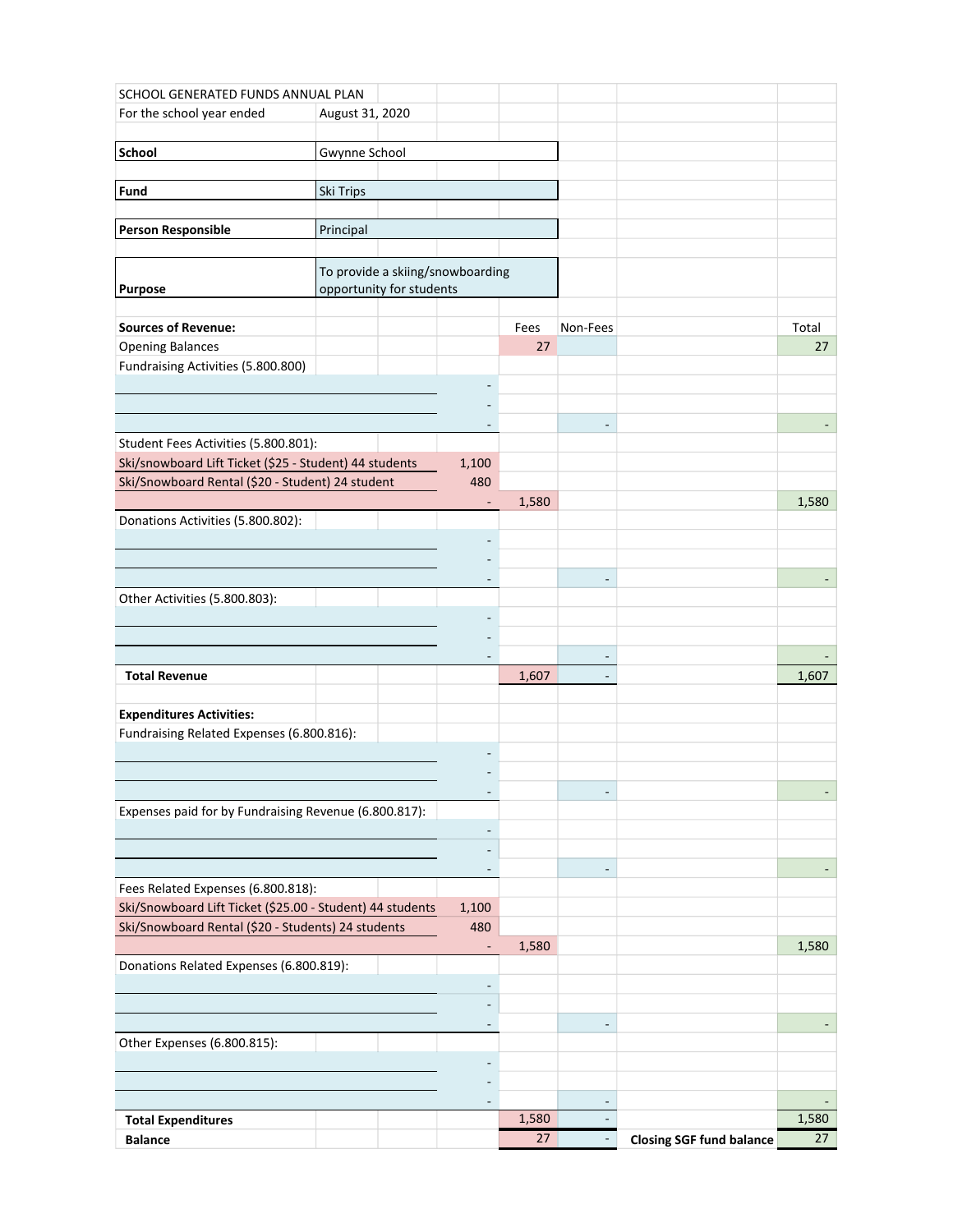| SCHOOL GENERATED FUNDS ANNUAL PLAN                    |                            |  |                                        |        |                          |                                 |       |
|-------------------------------------------------------|----------------------------|--|----------------------------------------|--------|--------------------------|---------------------------------|-------|
| For the school year ended                             | August 31, 2020            |  |                                        |        |                          |                                 |       |
|                                                       |                            |  |                                        |        |                          |                                 |       |
| School                                                | <b>Gwynne School</b>       |  |                                        |        |                          |                                 |       |
| Fund                                                  | Kindergarten Field Trips   |  |                                        |        |                          |                                 |       |
|                                                       |                            |  |                                        |        |                          |                                 |       |
| <b>Person Responsible</b>                             | Principal                  |  |                                        |        |                          |                                 |       |
|                                                       |                            |  |                                        |        |                          |                                 |       |
|                                                       |                            |  | Classroom field trip - presentations - |        |                          |                                 |       |
| Purpose                                               | bussing and admission fees |  |                                        |        |                          |                                 |       |
| <b>Sources of Revenue:</b>                            |                            |  |                                        | Fees   | Non-Fees                 |                                 | Total |
| <b>Opening Balances</b>                               |                            |  |                                        |        |                          |                                 |       |
| Fundraising Activities (5.800.800)                    |                            |  |                                        |        |                          |                                 |       |
|                                                       |                            |  | ۰                                      |        |                          |                                 |       |
|                                                       |                            |  |                                        |        |                          |                                 |       |
| Student Fees Activities (5.800.801):                  |                            |  |                                        |        |                          |                                 |       |
| <b>Field Trip</b>                                     |                            |  | 100                                    |        |                          |                                 |       |
|                                                       |                            |  |                                        |        |                          |                                 |       |
|                                                       |                            |  | $\overline{a}$                         | 100    |                          |                                 | 100   |
| Donations Activities (5.800.802):                     |                            |  |                                        |        |                          |                                 |       |
|                                                       |                            |  |                                        |        |                          |                                 |       |
|                                                       |                            |  |                                        |        |                          |                                 |       |
|                                                       |                            |  | ٠                                      |        |                          |                                 |       |
| Other Activities (5.800.803):                         |                            |  |                                        |        |                          |                                 |       |
|                                                       |                            |  |                                        |        |                          |                                 |       |
|                                                       |                            |  | $\overline{\phantom{a}}$               |        | $\blacksquare$           |                                 |       |
| <b>Total Revenue</b>                                  |                            |  |                                        | 100    |                          |                                 | 100   |
|                                                       |                            |  |                                        |        |                          |                                 |       |
| <b>Expenditures Activities:</b>                       |                            |  |                                        |        |                          |                                 |       |
| Fundraising Related Expenses (6.800.816):             |                            |  |                                        |        |                          |                                 |       |
|                                                       |                            |  |                                        |        |                          |                                 |       |
|                                                       |                            |  | $\overline{a}$                         |        |                          |                                 |       |
| Expenses paid for by Fundraising Revenue (6.800.817): |                            |  |                                        |        |                          |                                 |       |
|                                                       |                            |  | $\overline{\phantom{a}}$               |        |                          |                                 |       |
|                                                       |                            |  | $\overline{a}$                         |        |                          |                                 |       |
|                                                       |                            |  | $\overline{\phantom{a}}$               |        |                          |                                 |       |
| Fees Related Expenses (6.800.818):                    |                            |  |                                        |        |                          |                                 |       |
| <b>Field Trip</b>                                     |                            |  | 100                                    |        |                          |                                 |       |
|                                                       |                            |  | $\overline{\phantom{a}}$               | 100    |                          |                                 | 100   |
| Donations Related Expenses (6.800.819):               |                            |  |                                        |        |                          |                                 |       |
|                                                       |                            |  | $\overline{\phantom{a}}$               |        |                          |                                 |       |
|                                                       |                            |  |                                        |        |                          |                                 |       |
|                                                       |                            |  | $\overline{\phantom{a}}$               |        |                          |                                 |       |
| Other Expenses (6.800.815):                           |                            |  |                                        |        |                          |                                 |       |
|                                                       |                            |  |                                        |        |                          |                                 |       |
|                                                       |                            |  | $\overline{\phantom{a}}$               |        | $\overline{\phantom{a}}$ |                                 |       |
| <b>Total Expenditures</b>                             |                            |  |                                        | 100    |                          |                                 | 100   |
| <b>Balance</b>                                        |                            |  |                                        | $\sim$ |                          | <b>Closing SGF fund balance</b> |       |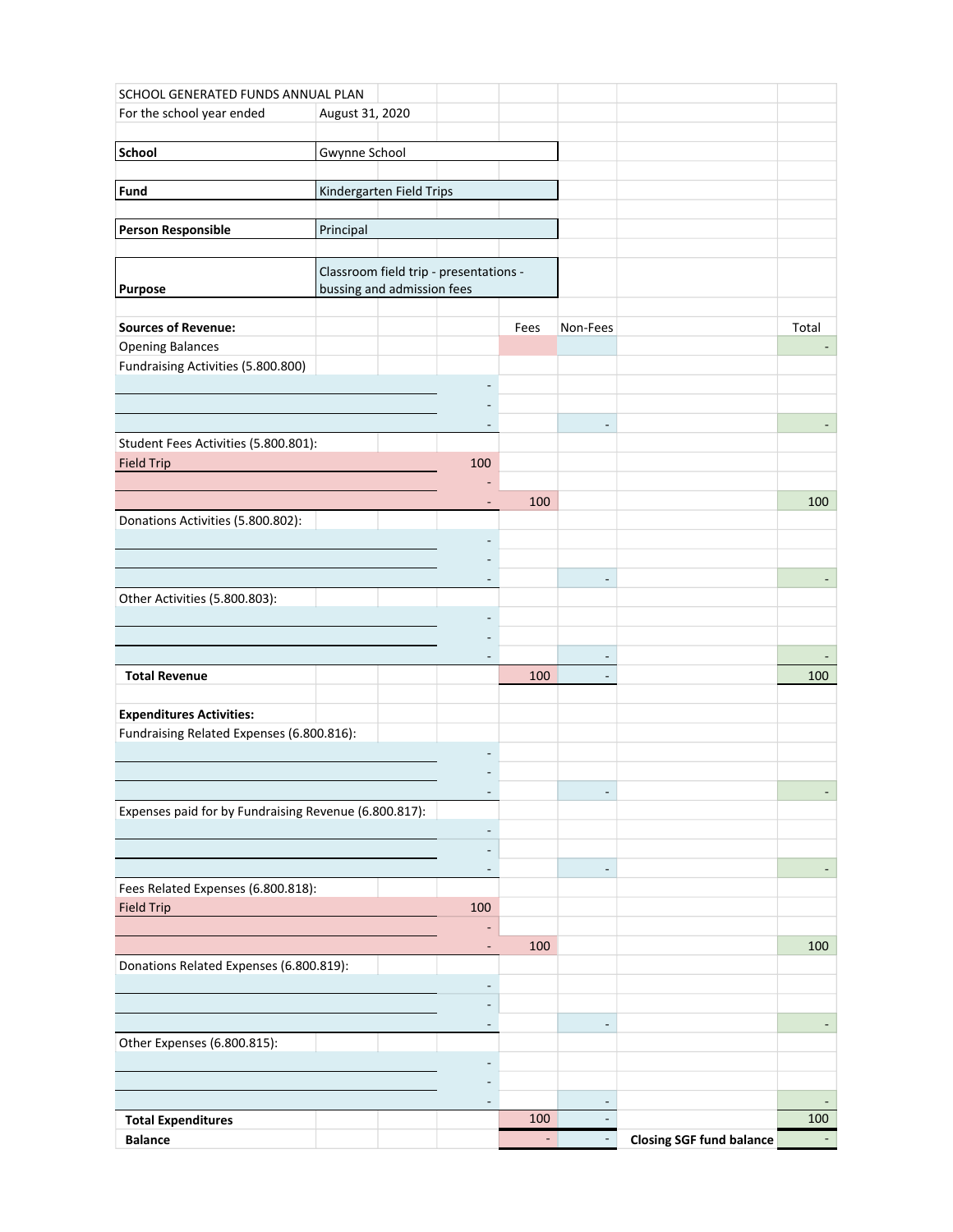| SCHOOL GENERATED FUNDS ANNUAL PLAN                    |                                        |                              |                 |                          |                                 |                |
|-------------------------------------------------------|----------------------------------------|------------------------------|-----------------|--------------------------|---------------------------------|----------------|
| For the school year ended                             | August 31, 2020                        |                              |                 |                          |                                 |                |
|                                                       |                                        |                              |                 |                          |                                 |                |
| School                                                | Gwynne School                          |                              |                 |                          |                                 |                |
| Fund                                                  | Grade 1/2 Field Trips                  |                              |                 |                          |                                 |                |
|                                                       |                                        |                              |                 |                          |                                 |                |
| <b>Person Responsible</b>                             | Principal                              |                              |                 |                          |                                 |                |
|                                                       |                                        |                              |                 |                          |                                 |                |
|                                                       | Classroom field trip - presentations - |                              |                 |                          |                                 |                |
| Purpose                                               | bussing and admission fees             |                              |                 |                          |                                 |                |
| <b>Sources of Revenue:</b>                            |                                        |                              | Fees            | Non-Fees                 |                                 | Total          |
| <b>Opening Balances</b>                               |                                        |                              | $\overline{7}$  |                          |                                 | $\overline{7}$ |
| Fundraising Activities (5.800.800)                    |                                        |                              |                 |                          |                                 |                |
|                                                       |                                        |                              |                 |                          |                                 |                |
|                                                       |                                        |                              |                 |                          |                                 |                |
|                                                       |                                        |                              |                 |                          |                                 |                |
| Student Fees Activities (5.800.801):                  |                                        |                              |                 |                          |                                 |                |
| <b>Field Trip</b>                                     |                                        | 270                          |                 |                          |                                 |                |
|                                                       |                                        | $\overline{a}$               | 270             |                          |                                 | 270            |
| Donations Activities (5.800.802):                     |                                        |                              |                 |                          |                                 |                |
|                                                       |                                        |                              |                 |                          |                                 |                |
|                                                       |                                        |                              |                 |                          |                                 |                |
|                                                       |                                        |                              |                 |                          |                                 |                |
| Other Activities (5.800.803):                         |                                        |                              |                 |                          |                                 |                |
|                                                       |                                        |                              |                 |                          |                                 |                |
|                                                       |                                        |                              |                 | $\overline{\phantom{a}}$ |                                 |                |
| <b>Total Revenue</b>                                  |                                        |                              | 277             | $\overline{\phantom{a}}$ |                                 | 277            |
|                                                       |                                        |                              |                 |                          |                                 |                |
| <b>Expenditures Activities:</b>                       |                                        |                              |                 |                          |                                 |                |
| Fundraising Related Expenses (6.800.816):             |                                        |                              |                 |                          |                                 |                |
|                                                       |                                        |                              |                 |                          |                                 |                |
|                                                       |                                        |                              |                 |                          |                                 |                |
| Expenses paid for by Fundraising Revenue (6.800.817): |                                        | $\overline{\phantom{a}}$     |                 |                          |                                 |                |
|                                                       |                                        | ٠                            |                 |                          |                                 |                |
|                                                       |                                        |                              |                 |                          |                                 |                |
|                                                       |                                        | $\qquad \qquad \blacksquare$ |                 |                          |                                 |                |
| Fees Related Expenses (6.800.818):                    |                                        |                              |                 |                          |                                 |                |
| <b>Field Trip</b>                                     |                                        | 270                          |                 |                          |                                 |                |
|                                                       |                                        |                              |                 |                          |                                 |                |
| Donations Related Expenses (6.800.819):               |                                        | ٠                            | 270             |                          |                                 | 270            |
|                                                       |                                        | $\overline{\phantom{a}}$     |                 |                          |                                 |                |
|                                                       |                                        |                              |                 |                          |                                 |                |
|                                                       |                                        | $\overline{\phantom{a}}$     |                 |                          |                                 |                |
| Other Expenses (6.800.815):                           |                                        |                              |                 |                          |                                 |                |
|                                                       |                                        |                              |                 |                          |                                 |                |
|                                                       |                                        |                              |                 |                          |                                 |                |
| <b>Total Expenditures</b>                             |                                        | ٠                            | 270             |                          |                                 | 270            |
| <b>Balance</b>                                        |                                        |                              | $7\overline{ }$ | $\overline{\phantom{a}}$ | <b>Closing SGF fund balance</b> | 7 <sup>7</sup> |
|                                                       |                                        |                              |                 |                          |                                 |                |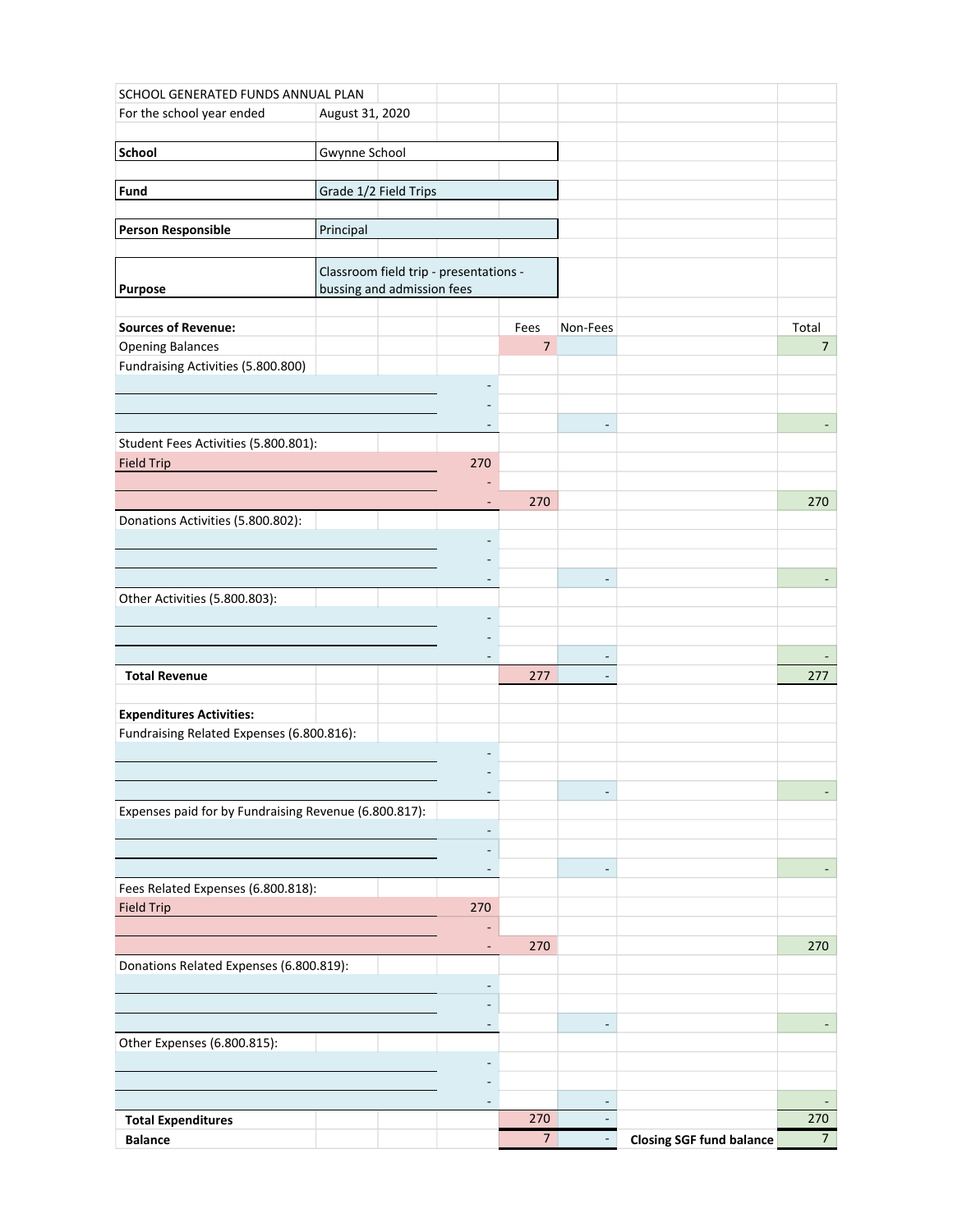| SCHOOL GENERATED FUNDS ANNUAL PLAN                    |                                        |                              |      |                          |                                 |       |
|-------------------------------------------------------|----------------------------------------|------------------------------|------|--------------------------|---------------------------------|-------|
| For the school year ended                             | August 31, 2020                        |                              |      |                          |                                 |       |
|                                                       |                                        |                              |      |                          |                                 |       |
| School                                                | Gwynne School                          |                              |      |                          |                                 |       |
| Fund                                                  | Grade 3/4 Field Trips                  |                              |      |                          |                                 |       |
|                                                       |                                        |                              |      |                          |                                 |       |
| <b>Person Responsible</b>                             | Principal                              |                              |      |                          |                                 |       |
|                                                       |                                        |                              |      |                          |                                 |       |
|                                                       | Classroom field trip - presentations - |                              |      |                          |                                 |       |
| Purpose                                               | bussing and admission fees             |                              |      |                          |                                 |       |
| <b>Sources of Revenue:</b>                            |                                        |                              | Fees | Non-Fees                 |                                 | Total |
| <b>Opening Balances</b>                               |                                        |                              | 94   |                          |                                 | 94    |
| Fundraising Activities (5.800.800)                    |                                        |                              |      |                          |                                 |       |
|                                                       |                                        |                              |      |                          |                                 |       |
|                                                       |                                        |                              |      |                          |                                 |       |
|                                                       |                                        |                              |      | ÷,                       |                                 |       |
| Student Fees Activities (5.800.801):                  |                                        |                              |      |                          |                                 |       |
| <b>Field Trip</b>                                     |                                        | 290                          |      |                          |                                 |       |
|                                                       |                                        | ٠                            | 290  |                          |                                 | 290   |
| Donations Activities (5.800.802):                     |                                        |                              |      |                          |                                 |       |
|                                                       |                                        |                              |      |                          |                                 |       |
|                                                       |                                        |                              |      |                          |                                 |       |
|                                                       |                                        |                              |      |                          |                                 |       |
| Other Activities (5.800.803):                         |                                        |                              |      |                          |                                 |       |
|                                                       |                                        |                              |      |                          |                                 |       |
|                                                       |                                        |                              |      | $\overline{\phantom{a}}$ |                                 |       |
| <b>Total Revenue</b>                                  |                                        |                              | 384  | $\overline{\phantom{a}}$ |                                 | 384   |
|                                                       |                                        |                              |      |                          |                                 |       |
| <b>Expenditures Activities:</b>                       |                                        |                              |      |                          |                                 |       |
| Fundraising Related Expenses (6.800.816):             |                                        |                              |      |                          |                                 |       |
|                                                       |                                        |                              |      |                          |                                 |       |
|                                                       |                                        |                              |      |                          |                                 |       |
| Expenses paid for by Fundraising Revenue (6.800.817): |                                        | $\overline{\phantom{a}}$     |      |                          |                                 |       |
|                                                       |                                        | $\overline{a}$               |      |                          |                                 |       |
|                                                       |                                        | ٠                            |      |                          |                                 |       |
|                                                       |                                        | $\qquad \qquad \blacksquare$ |      | $\overline{a}$           |                                 |       |
| Fees Related Expenses (6.800.818):                    |                                        |                              |      |                          |                                 |       |
| <b>Field Trip</b>                                     |                                        | 290                          |      |                          |                                 |       |
|                                                       |                                        |                              |      |                          |                                 |       |
| Donations Related Expenses (6.800.819):               |                                        | ٠                            | 290  |                          |                                 | 290   |
|                                                       |                                        | $\overline{\phantom{a}}$     |      |                          |                                 |       |
|                                                       |                                        |                              |      |                          |                                 |       |
|                                                       |                                        | $\overline{\phantom{a}}$     |      |                          |                                 |       |
| Other Expenses (6.800.815):                           |                                        |                              |      |                          |                                 |       |
|                                                       |                                        |                              |      |                          |                                 |       |
|                                                       |                                        |                              |      |                          |                                 |       |
| <b>Total Expenditures</b>                             |                                        | $\overline{\phantom{a}}$     | 290  |                          |                                 | 290   |
| <b>Balance</b>                                        |                                        |                              | 94   | $\blacksquare$           | <b>Closing SGF fund balance</b> | 94    |
|                                                       |                                        |                              |      |                          |                                 |       |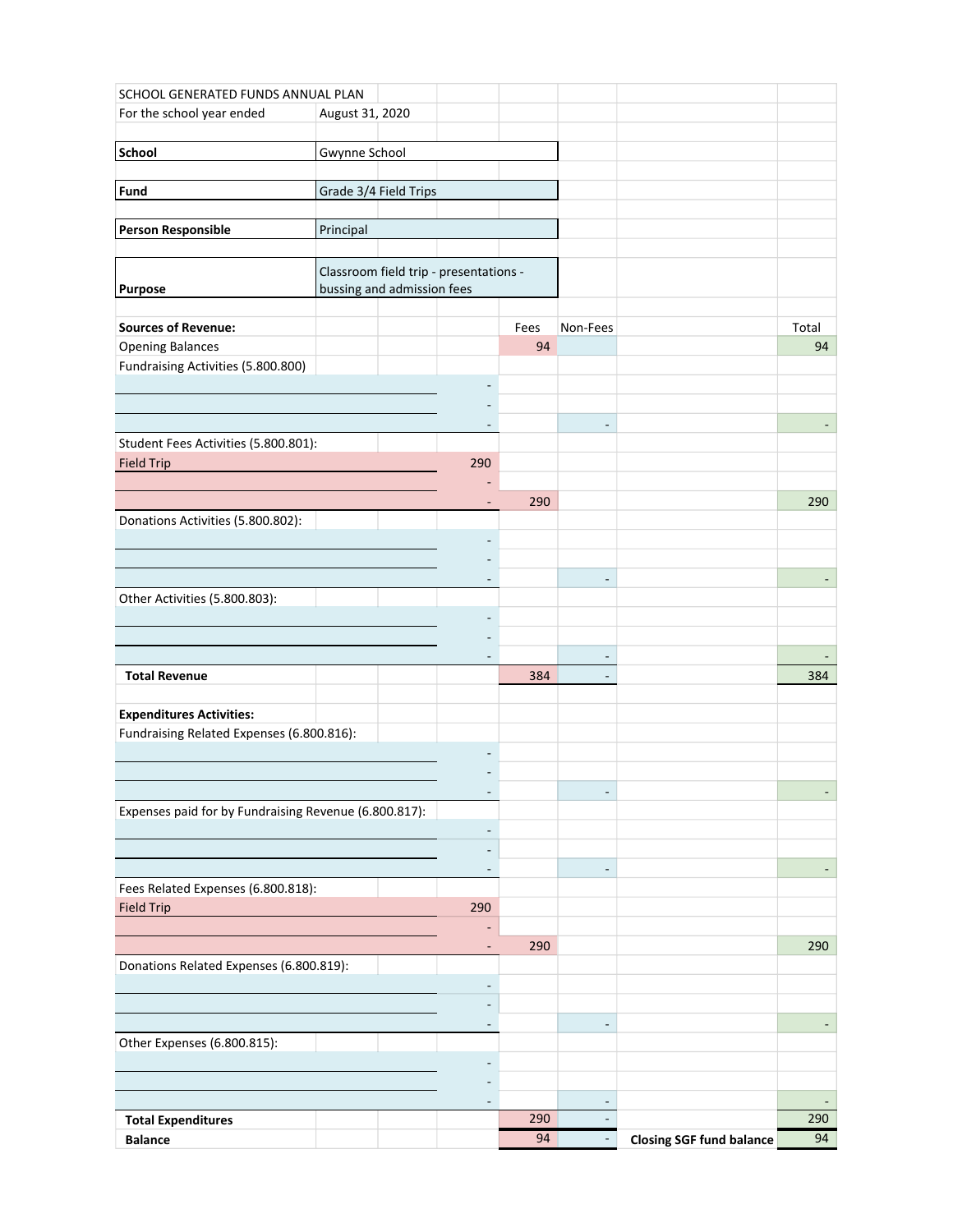| SCHOOL GENERATED FUNDS ANNUAL PLAN                    |                            |                                        |        |                          |                                 |       |
|-------------------------------------------------------|----------------------------|----------------------------------------|--------|--------------------------|---------------------------------|-------|
| For the school year ended                             | August 31, 2020            |                                        |        |                          |                                 |       |
|                                                       |                            |                                        |        |                          |                                 |       |
| School                                                | Gwynne School              |                                        |        |                          |                                 |       |
| Fund                                                  | Grade 5/6 Field Trips      |                                        |        |                          |                                 |       |
|                                                       |                            |                                        |        |                          |                                 |       |
| <b>Person Responsible</b>                             | Principal                  |                                        |        |                          |                                 |       |
|                                                       |                            |                                        |        |                          |                                 |       |
|                                                       |                            | Classroom field trip - presentations - |        |                          |                                 |       |
| Purpose                                               | bussing and admission fees |                                        |        |                          |                                 |       |
| <b>Sources of Revenue:</b>                            |                            |                                        | Fees   | Non-Fees                 |                                 | Total |
| <b>Opening Balances</b>                               |                            |                                        |        |                          |                                 |       |
| Fundraising Activities (5.800.800)                    |                            |                                        |        |                          |                                 |       |
|                                                       |                            | ۰                                      |        |                          |                                 |       |
|                                                       |                            |                                        |        |                          |                                 |       |
| Student Fees Activities (5.800.801):                  |                            |                                        |        |                          |                                 |       |
| <b>Field Trip</b>                                     |                            | 190                                    |        |                          |                                 |       |
|                                                       |                            |                                        |        |                          |                                 |       |
|                                                       |                            | $\overline{a}$                         | 190    |                          |                                 | 190   |
| Donations Activities (5.800.802):                     |                            |                                        |        |                          |                                 |       |
|                                                       |                            |                                        |        |                          |                                 |       |
|                                                       |                            | ٠                                      |        |                          |                                 |       |
| Other Activities (5.800.803):                         |                            |                                        |        |                          |                                 |       |
|                                                       |                            |                                        |        |                          |                                 |       |
|                                                       |                            |                                        |        |                          |                                 |       |
|                                                       |                            | $\overline{\phantom{a}}$               |        | $\blacksquare$           |                                 |       |
| <b>Total Revenue</b>                                  |                            |                                        | 190    |                          |                                 | 190   |
| <b>Expenditures Activities:</b>                       |                            |                                        |        |                          |                                 |       |
| Fundraising Related Expenses (6.800.816):             |                            |                                        |        |                          |                                 |       |
|                                                       |                            |                                        |        |                          |                                 |       |
|                                                       |                            |                                        |        |                          |                                 |       |
|                                                       |                            | $\overline{a}$                         |        |                          |                                 |       |
| Expenses paid for by Fundraising Revenue (6.800.817): |                            |                                        |        |                          |                                 |       |
|                                                       |                            | $\overline{\phantom{a}}$               |        |                          |                                 |       |
|                                                       |                            | $\overline{\phantom{a}}$               |        |                          |                                 |       |
| Fees Related Expenses (6.800.818):                    |                            |                                        |        |                          |                                 |       |
| <b>Field Trip</b>                                     |                            | 190                                    |        |                          |                                 |       |
|                                                       |                            |                                        |        |                          |                                 |       |
|                                                       |                            | $\overline{\phantom{a}}$               | 190    |                          |                                 | 190   |
| Donations Related Expenses (6.800.819):               |                            |                                        |        |                          |                                 |       |
|                                                       |                            | $\overline{\phantom{a}}$               |        |                          |                                 |       |
|                                                       |                            | $\overline{\phantom{a}}$               |        |                          |                                 |       |
| Other Expenses (6.800.815):                           |                            |                                        |        |                          |                                 |       |
|                                                       |                            |                                        |        |                          |                                 |       |
|                                                       |                            |                                        |        |                          |                                 |       |
| <b>Total Expenditures</b>                             |                            | $\overline{\phantom{a}}$               | 190    | $\overline{\phantom{0}}$ |                                 | 190   |
| <b>Balance</b>                                        |                            |                                        | $\sim$ |                          | <b>Closing SGF fund balance</b> |       |
|                                                       |                            |                                        |        |                          |                                 |       |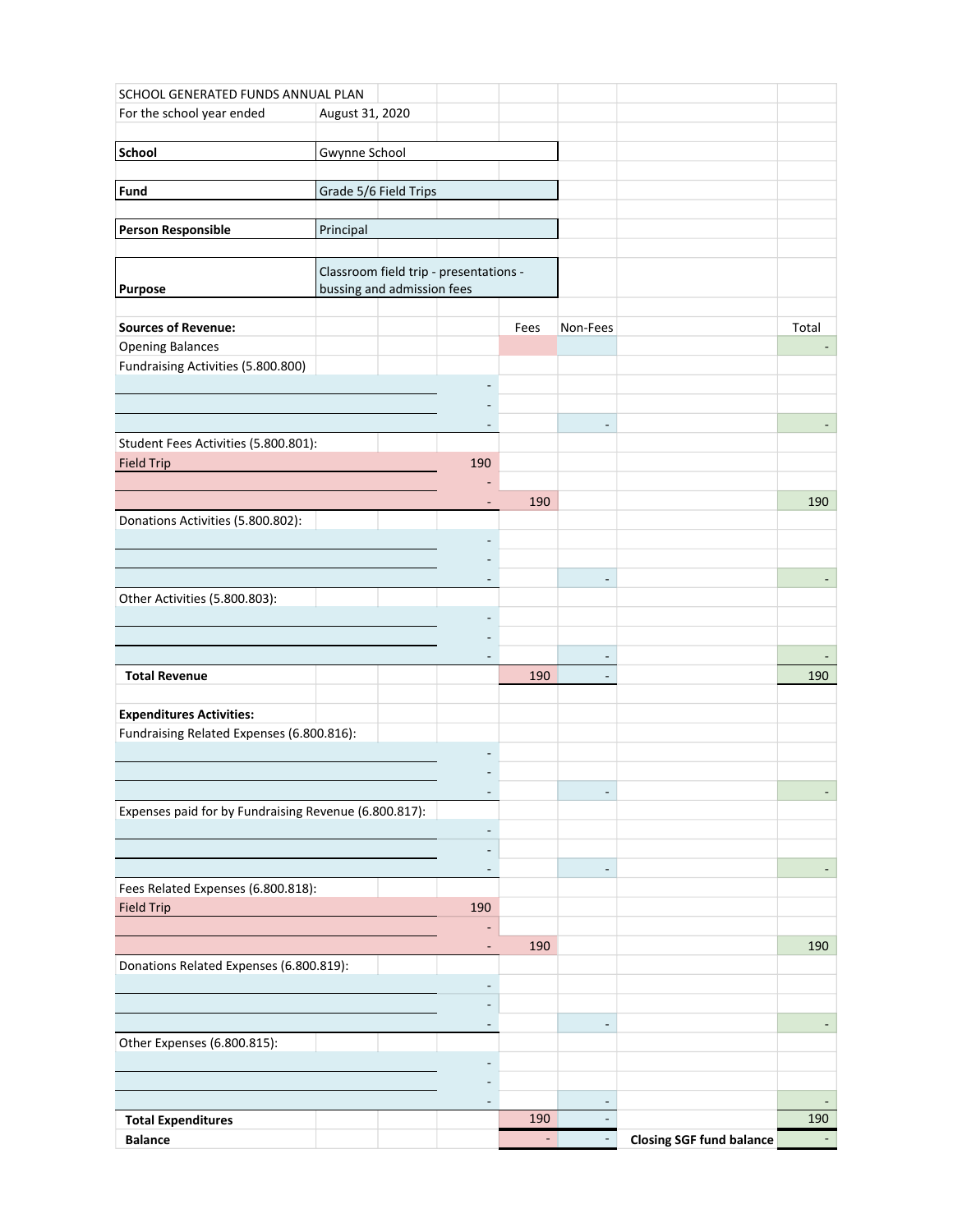| SCHOOL GENERATED FUNDS ANNUAL PLAN                                           |                                        |                                   |      |                          |                                 |       |
|------------------------------------------------------------------------------|----------------------------------------|-----------------------------------|------|--------------------------|---------------------------------|-------|
| For the school year ended                                                    | August 31, 2020                        |                                   |      |                          |                                 |       |
|                                                                              |                                        |                                   |      |                          |                                 |       |
| School                                                                       | Gwynne School                          |                                   |      |                          |                                 |       |
| Fund                                                                         | Grade 7/8 Field Trips                  |                                   |      |                          |                                 |       |
|                                                                              |                                        |                                   |      |                          |                                 |       |
| <b>Person Responsible</b>                                                    | Principal                              |                                   |      |                          |                                 |       |
|                                                                              |                                        |                                   |      |                          |                                 |       |
|                                                                              | Classroom field trip - presentations - |                                   |      |                          |                                 |       |
| Purpose                                                                      | bussing and admission fees             |                                   |      |                          |                                 |       |
| <b>Sources of Revenue:</b>                                                   |                                        |                                   | Fees | Non-Fees                 |                                 | Total |
| <b>Opening Balances</b>                                                      |                                        |                                   | 10   |                          |                                 | 10    |
| Fundraising Activities (5.800.800)                                           |                                        |                                   |      |                          |                                 |       |
|                                                                              |                                        |                                   |      |                          |                                 |       |
|                                                                              |                                        |                                   |      |                          |                                 |       |
| Student Fees Activities (5.800.801):                                         |                                        |                                   |      | ÷,                       |                                 |       |
| <b>Field Trip</b>                                                            |                                        | 250                               |      |                          |                                 |       |
|                                                                              |                                        |                                   |      |                          |                                 |       |
|                                                                              |                                        | $\overline{a}$                    | 250  |                          |                                 | 250   |
| Donations Activities (5.800.802):                                            |                                        |                                   |      |                          |                                 |       |
|                                                                              |                                        |                                   |      |                          |                                 |       |
|                                                                              |                                        |                                   |      |                          |                                 |       |
| Other Activities (5.800.803):                                                |                                        |                                   |      |                          |                                 |       |
|                                                                              |                                        |                                   |      |                          |                                 |       |
|                                                                              |                                        |                                   |      |                          |                                 |       |
|                                                                              |                                        |                                   |      | $\overline{\phantom{a}}$ |                                 |       |
| <b>Total Revenue</b>                                                         |                                        |                                   | 260  | $\overline{\phantom{a}}$ |                                 | 260   |
|                                                                              |                                        |                                   |      |                          |                                 |       |
| <b>Expenditures Activities:</b><br>Fundraising Related Expenses (6.800.816): |                                        |                                   |      |                          |                                 |       |
|                                                                              |                                        |                                   |      |                          |                                 |       |
|                                                                              |                                        |                                   |      |                          |                                 |       |
|                                                                              |                                        | $\overline{\phantom{a}}$          |      |                          |                                 |       |
| Expenses paid for by Fundraising Revenue (6.800.817):                        |                                        |                                   |      |                          |                                 |       |
|                                                                              |                                        | ٠                                 |      |                          |                                 |       |
|                                                                              |                                        | ٠<br>$\qquad \qquad \blacksquare$ |      | $\overline{a}$           |                                 |       |
| Fees Related Expenses (6.800.818):                                           |                                        |                                   |      |                          |                                 |       |
| <b>Field Trip</b>                                                            |                                        | 250                               |      |                          |                                 |       |
|                                                                              |                                        |                                   |      |                          |                                 |       |
|                                                                              |                                        | ٠                                 | 250  |                          |                                 | 250   |
| Donations Related Expenses (6.800.819):                                      |                                        |                                   |      |                          |                                 |       |
|                                                                              |                                        | $\overline{\phantom{a}}$          |      |                          |                                 |       |
|                                                                              |                                        | $\overline{\phantom{a}}$          |      |                          |                                 |       |
| Other Expenses (6.800.815):                                                  |                                        |                                   |      |                          |                                 |       |
|                                                                              |                                        |                                   |      |                          |                                 |       |
|                                                                              |                                        |                                   |      |                          |                                 |       |
|                                                                              |                                        | $\overline{\phantom{a}}$          | 250  |                          |                                 | 250   |
| <b>Total Expenditures</b><br><b>Balance</b>                                  |                                        |                                   | 10   | $\blacksquare$           | <b>Closing SGF fund balance</b> | 10    |
|                                                                              |                                        |                                   |      |                          |                                 |       |